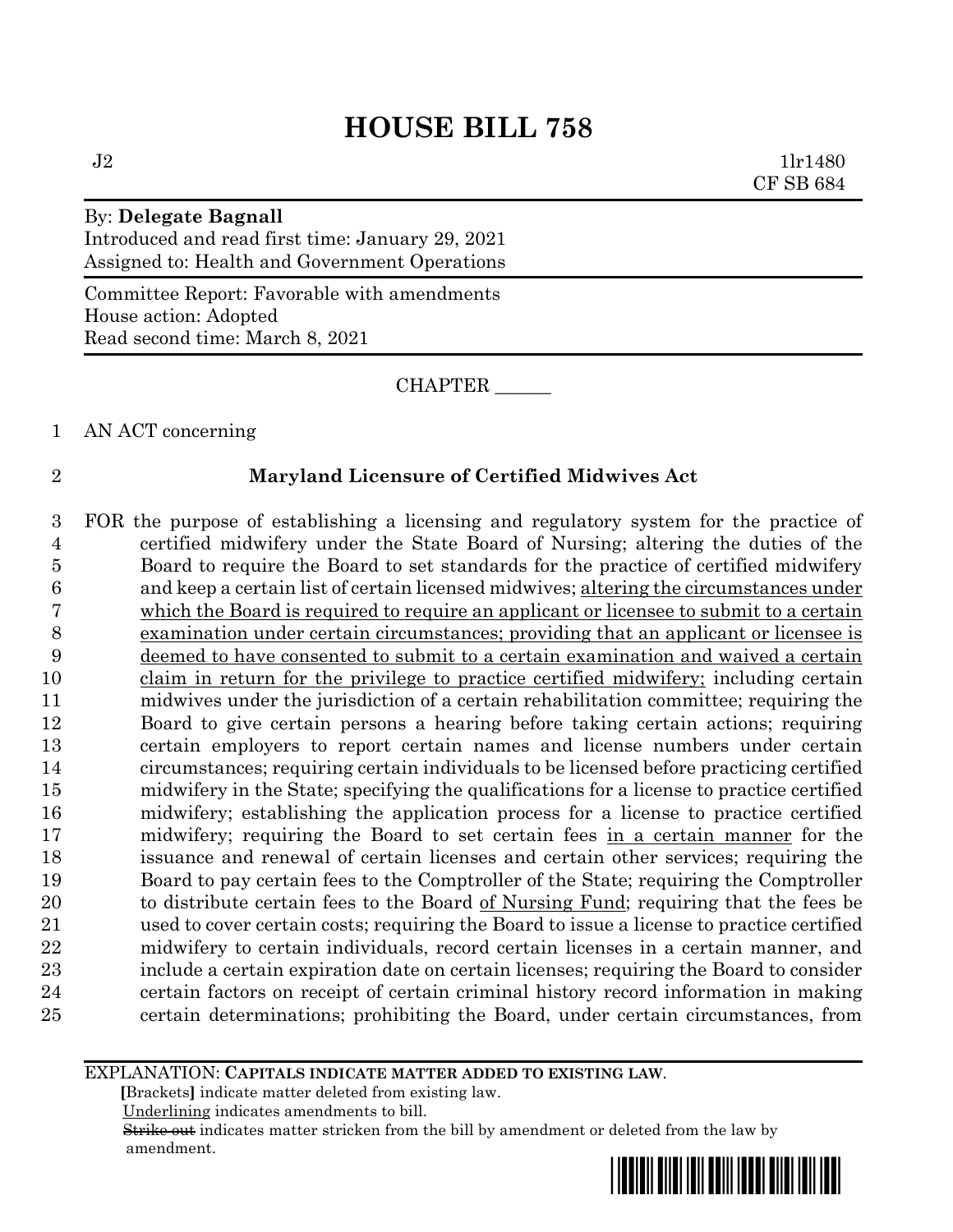issuing or renewing a license to practice midwifery; specifying the scope of a license issued under this Act; providing for the expiration, renewal, and reinstatement of a license to practice certified midwifery; requiring the Board to send to a licensee a 4 certain renewal notice and, under certain circumstances, certain documents for initiating a criminal records check at a certain time and in a certain manner information; requiring certain licensees to notify the Board of certain changes of information within a certain period of time; requiring certain licensees to submit to additional criminal history records checks at specified intervals; prohibiting certified midwives from surrendering their licenses except under certain circumstances; authorizing the Board to deny certain licenses, grant certain licenses, reprimand or place on probation certain licensees, or suspend or revoke certain licenses under certain circumstances, subject to certain hearing provisions; authorizing the Board to impose certain penalties; authorizing the Board to reinstate a license under certain circumstances; requiring the Board to take certain actions regarding a certain license under certain circumstances; prohibiting certain individuals from making certain representations or using certain abbreviations or designations unless authorized to practice certified midwifery in the State; prohibiting certain licensees from advertising in a certain manner; requiring certified midwives to report certain actions or conditions of certain licensees or certificate holders to the Board under certain circumstances; authorizing certain persons aggrieved by certain Board decisions to petition for certain judicial review; prohibiting certain Board action from being stayed under certain circumstances; establishing a certain short title; providing for the authority of the Board under this Act; prohibiting a certain individual from practicing as a certified midwife unless licensed by the Board; authorizing the State or the Board to maintain certain action to enjoin certain conduct; providing that a violation of certain provisions of law is a misdemeanor and subject to certain penalties under certain circumstances; defining certain terms; altering certain definitions; making a conforming change; and generally relating to the licensing and regulation of certified midwives.

- BY repealing and reenacting, with amendments,
- Article Health Occupations
- 32 Section 8–205(a)(2) and (10)(ix) and (x),  $8-205.1$ ,  $8-208(a)$ , (j)(1) and (4), and (m)(3) and (4), 8–317(a), 8–504, 8–701(e–1), (f), and (g), 8–708(a), and 8–710(a)
- Annotated Code of Maryland
- (2014 Replacement Volume and 2020 Supplement)
- BY adding to
- Article Health Occupations
- 38 Section 8–205(a)(10)(x); 8–6D–01 through  $\frac{1}{2}$  -6D–15 to be under the new subtitle "Subtitle 6D. Licensed Certified Midwives"; and 8–701(g)
- Annotated Code of Maryland
- (2014 Replacement Volume and 2020 Supplement)
- BY repealing and reenacting, without amendments,
- Article Health Occupations
- Section 8–208(b)(1)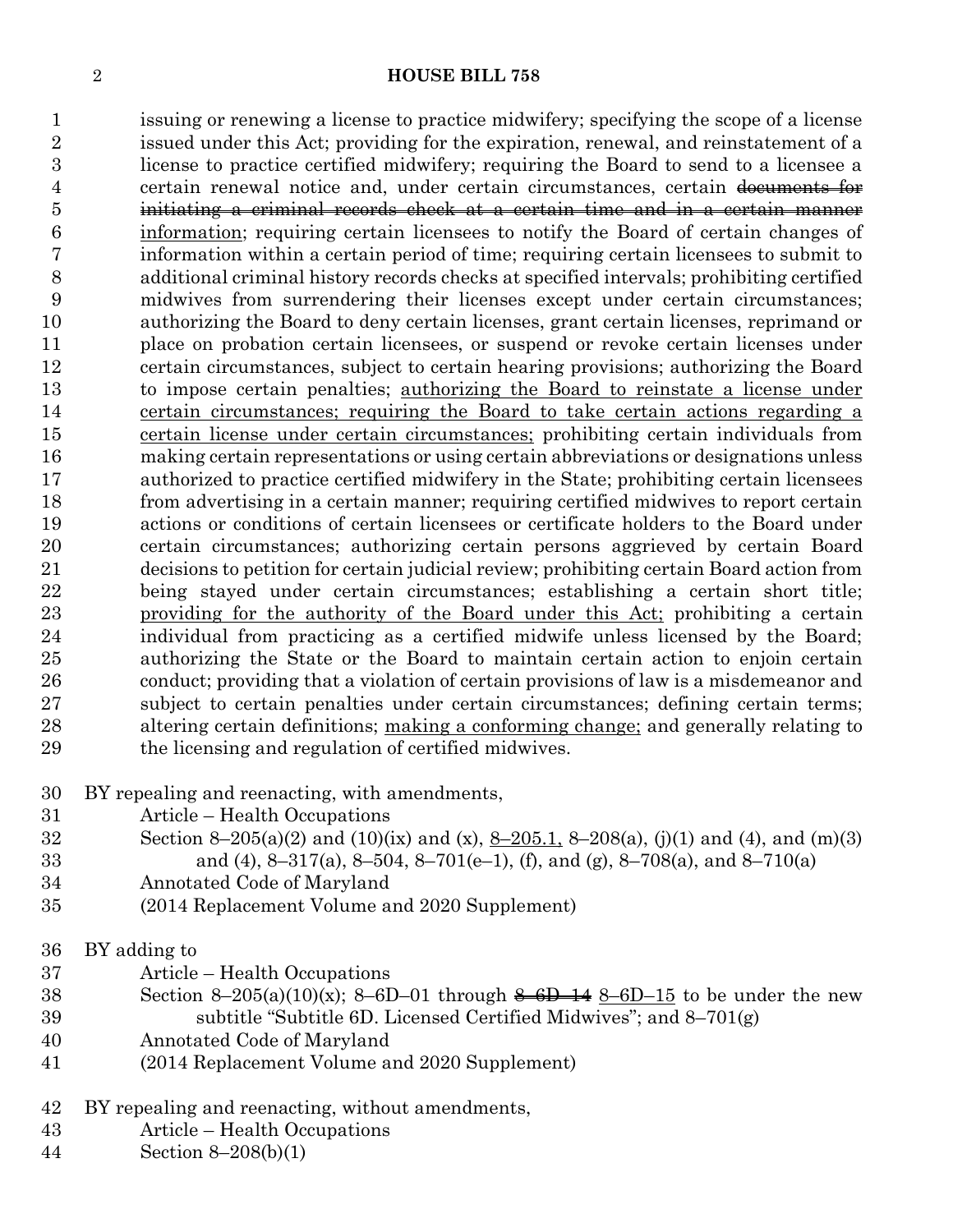| $\mathbf 1$<br>$\overline{2}$ | Annotated Code of Maryland<br>(2014 Replacement Volume and 2020 Supplement)                                                                                                                                                                                                                                                                                                                                      |
|-------------------------------|------------------------------------------------------------------------------------------------------------------------------------------------------------------------------------------------------------------------------------------------------------------------------------------------------------------------------------------------------------------------------------------------------------------|
| 3<br>4                        | SECTION 1. BE IT ENACTED BY THE GENERAL ASSEMBLY OF MARYLAND,<br>That the Laws of Maryland read as follows:                                                                                                                                                                                                                                                                                                      |
| $\overline{5}$                | <b>Article - Health Occupations</b>                                                                                                                                                                                                                                                                                                                                                                              |
| 6                             | $8 - 205.$                                                                                                                                                                                                                                                                                                                                                                                                       |
| 7<br>8                        | In addition to the powers and duties set forth elsewhere in this title, the Board<br>(a)<br>has the following powers and duties:                                                                                                                                                                                                                                                                                 |
| 9<br>10<br>11<br>12           | To set standards for the practice of registered nursing, advanced<br>(2)<br>practice registered nursing, licensed practical nursing, certified nursing assistants,<br>certified medication technicians, electrology, [and] direct-entry midwifery, AND<br><b>CERTIFIED MIDWIFERY;</b>                                                                                                                            |
| 13<br>14                      | To keep separate lists, which lists are open to reasonable public<br>(10)<br>inspection, of all:                                                                                                                                                                                                                                                                                                                 |
| 15                            | Direct-entry midwives licensed under this title; [and]<br>(ix)                                                                                                                                                                                                                                                                                                                                                   |
| 16                            | (X)<br>CERTIFIED MIDWIVES LICENSED UNDER THIS TITLE; AND                                                                                                                                                                                                                                                                                                                                                         |
| 17<br>18                      | $[(x)]$ (XI)<br>Other licensees with a nursing specialty that is certified<br>under this title;                                                                                                                                                                                                                                                                                                                  |
| 19                            | $8 - 205.1.$                                                                                                                                                                                                                                                                                                                                                                                                     |
| 20<br>21                      | (a) If the Board, while reviewing an application for licensure or investigating an                                                                                                                                                                                                                                                                                                                               |
| 22<br>23<br>24<br>$25\,$      | allegation brought against a licensee under this title, has reason to believe and objective<br>evidence that the applicant or licensee may cause harm to individuals affected by the<br>applicant's or licensee's practice of nursing OR CERTIFIED MIDWIFERY, the Board shall<br>require the applicant or licensee to submit to an appropriate examination by a health care<br>provider designated by the Board. |
| 26<br>$27\,$                  | In return for the privilege to practice nursing OR CERTIFIED MIDWIFERY in<br>(b)<br>the State, the applicant or licensee is deemed to have:                                                                                                                                                                                                                                                                      |
| 28<br>29                      | <u>Consented to submit to an examination under this section, if requested</u><br>(1)<br>by the Board in writing; and                                                                                                                                                                                                                                                                                             |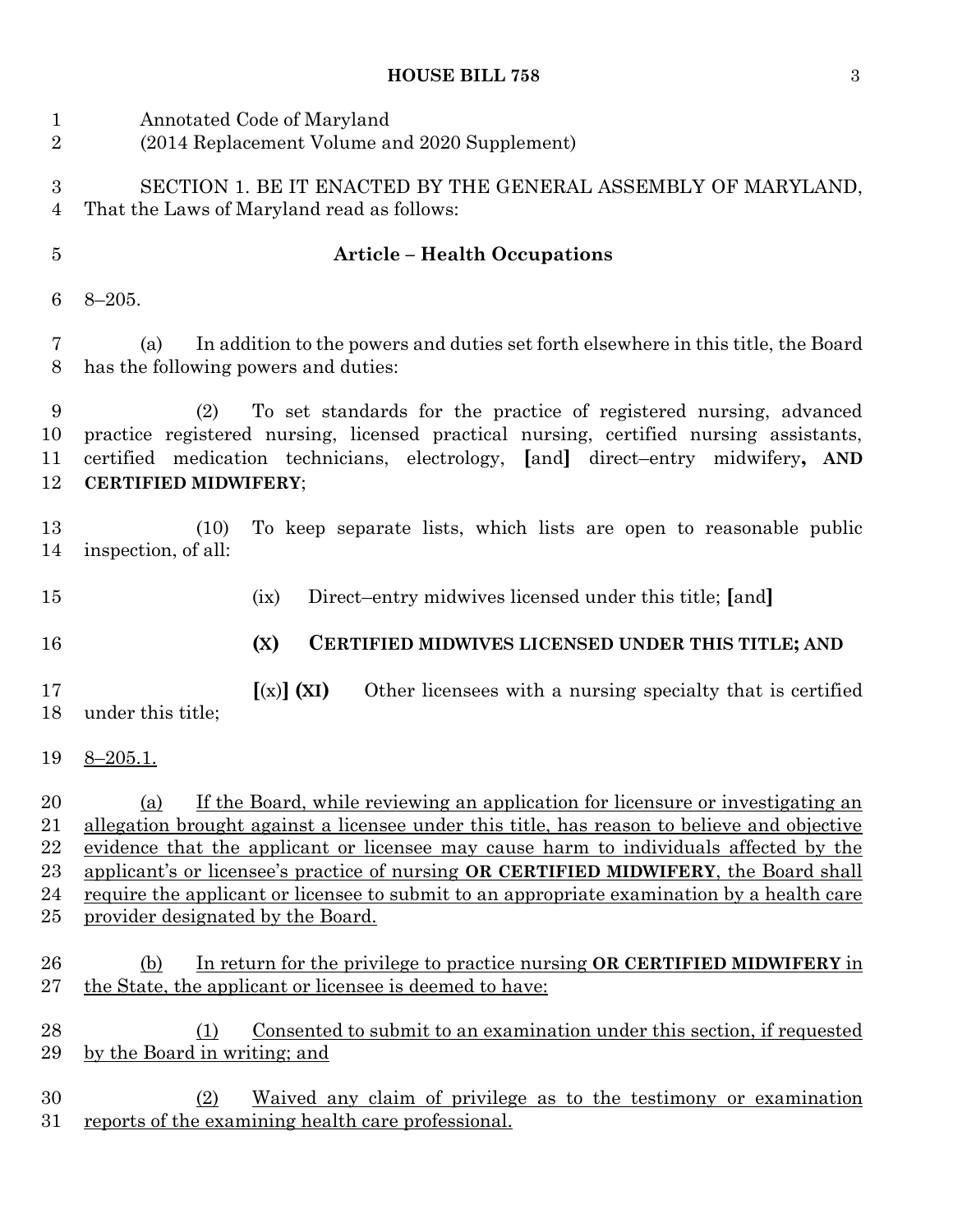(c) The failure or refusal of the applicant or licensee to submit to an examination required under subsection (b) of this section is prima facie evidence of the applicant's or licensee's inability to practice nursing **OR CERTIFIED MIDWIFERY** competently, unless the Board finds that the failure or refusal was beyond the control of the licensee. (d) The Board shall pay the cost of any examination made under this section. 8–208. (a) (1) In this section the following words have the meanings indicated. (2) "Applicant" means an individual who has submitted an application to the Board to be licensed as a registered nurse, licensed practical nurse, electrologist, **[**or**]** licensed direct–entry midwife**, OR LICENSED CERTIFIED MIDWIFE** or to be certified as an advanced practice registered nurse, a nursing assistant, or medication technician in this State. (3) "Participant" means a registered nurse, an advanced practice registered nurse, a licensed practical nurse, a nursing assistant, a medication technician, an electrologist, a licensed direct–entry midwife, **A LICENSED CERTIFIED MIDWIFE,** or an applicant enrolled in the safe practice program. (4) "Program" means the safe practice program. (5) "Substance use disorder" means a disorder that occurs when an individual exhibits a pattern of behaviors ranging from the misuse of, dependence on, or addiction to drugs, alcohol, or other chemicals. (b) (1) There is a Safe Practice Committee in the Board. (j) In addition to the powers set forth elsewhere in this subtitle, the Committee may: (1) Evaluate those registered nurses, advanced practice registered nurses, licensed practical nurses, nursing assistants, medication technicians, electrologists, licensed direct–entry midwives, **LICENSED CERTIFIED MIDWIVES,** or applicants who request participation in the program according to the guidelines prescribed by the Board and consider the recommendations for admission into the program; (4) Have meetings as necessary to consider the requests of registered nurses, advanced practice registered nurses, licensed practical nurses, nursing assistants, medication technicians, electrologists, licensed direct–entry midwives, **LICENSED CERTIFIED MIDWIVES,** or applicants to participate in the program, and consider reports regarding participants.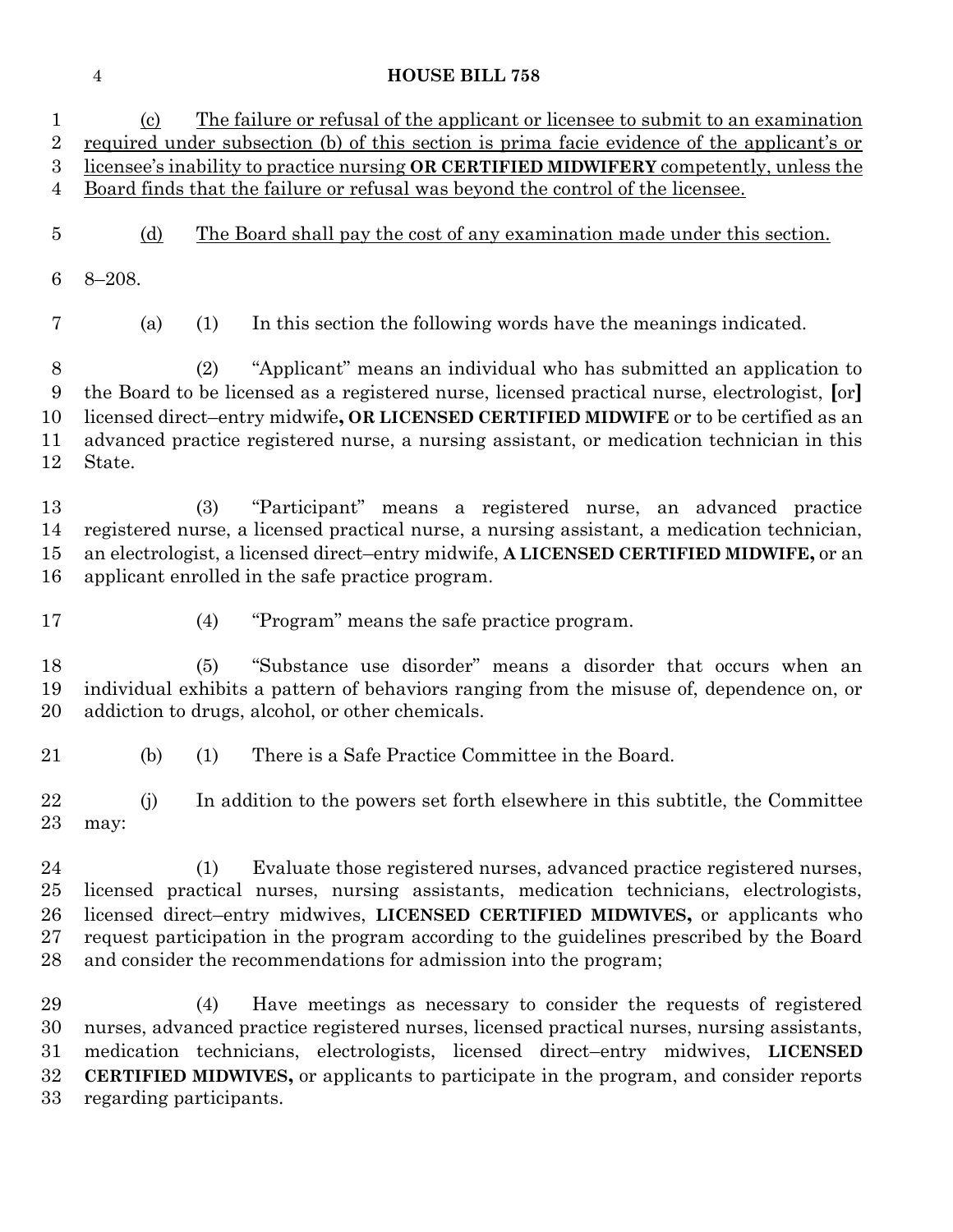| 1<br>$\overline{2}$<br>$\boldsymbol{3}$<br>$\overline{4}$<br>$\overline{5}$<br>6 | The Committee shall report to the Board the name and license<br>(3)<br>(i)<br>(m)<br>number of a registered nurse, licensed practical nurse, electrologist, [or] licensed<br>direct-entry midwife, OR LICENSED CERTIFIED MIDWIFE, the name and certificate<br>number of an advanced practice registered nurse, a nursing assistant, or medication<br>technician, or the name of an applicant who is expelled from the program for failure to<br>comply with the conditions of a plan or agreement. |
|----------------------------------------------------------------------------------|----------------------------------------------------------------------------------------------------------------------------------------------------------------------------------------------------------------------------------------------------------------------------------------------------------------------------------------------------------------------------------------------------------------------------------------------------------------------------------------------------|
| $\overline{7}$<br>8                                                              | The program shall transfer to the Board all records of any<br>(ii)<br>participant expelled from the program.                                                                                                                                                                                                                                                                                                                                                                                       |
| 9                                                                                | If a participant is expelled from the program, the Board may:<br>(4)                                                                                                                                                                                                                                                                                                                                                                                                                               |
| 10<br>11<br>12                                                                   | Initiate disciplinary action in accordance with the provisions of<br>(i)<br>§§ 8-316 and 8-317, §§ 8-6A-10 and 8-6A-10.1, §§ 8-6B-18 and 8-6B-19, [or §§ 8-6C-20<br>and 8–6C–20.1] § 8–6C–20, OR § 8–6D–10 of this title; and                                                                                                                                                                                                                                                                      |
| 13<br>14                                                                         | Summarily suspend the license or certificate of any licensee or<br>(ii)<br>certificate holder in accordance with Title 10, Subtitle 2 of the State Government Article.                                                                                                                                                                                                                                                                                                                             |
| 15                                                                               | $8 - 317.$                                                                                                                                                                                                                                                                                                                                                                                                                                                                                         |
| 16<br>17<br>18<br>19                                                             | Except as otherwise provided in the Administrative Procedure Act, before the<br>(a)<br>Board takes any action under § 8-312 or § 8-316 of this subtitle or § 8-404 [or], §<br>8–6C–20, OR $\S$ 8–6D–10 of this title, it shall give the person against whom the action is<br>contemplated an opportunity for a hearing before the Board.                                                                                                                                                           |
| 20                                                                               | $8 - 504.$                                                                                                                                                                                                                                                                                                                                                                                                                                                                                         |
| 21                                                                               | In this section, "employer" means:<br>(1)<br>(a)                                                                                                                                                                                                                                                                                                                                                                                                                                                   |
| 22                                                                               | (i) A public employer;                                                                                                                                                                                                                                                                                                                                                                                                                                                                             |
| 23                                                                               | A private employer; or<br>(ii)                                                                                                                                                                                                                                                                                                                                                                                                                                                                     |
| 24                                                                               | An employment agency.<br>(iii)                                                                                                                                                                                                                                                                                                                                                                                                                                                                     |
| 25<br>26                                                                         | "Employer" does not include a private employer who employs a licensee<br>(2)<br>for personal or family use.                                                                                                                                                                                                                                                                                                                                                                                        |
| 27<br>28<br>29                                                                   | On the request of the Board, an employer shall report the name and license<br>(b)<br>number of each licensee employed or placed to practice registered nursing [or], licensed<br>practical nursing, OR CERTIFIED MIDWIFERY.                                                                                                                                                                                                                                                                        |
| 30                                                                               | SUBTITLE 6D. LICENSED CERTIFIED MIDWIVES.                                                                                                                                                                                                                                                                                                                                                                                                                                                          |
| 31                                                                               | $8 - 6D - 01.$                                                                                                                                                                                                                                                                                                                                                                                                                                                                                     |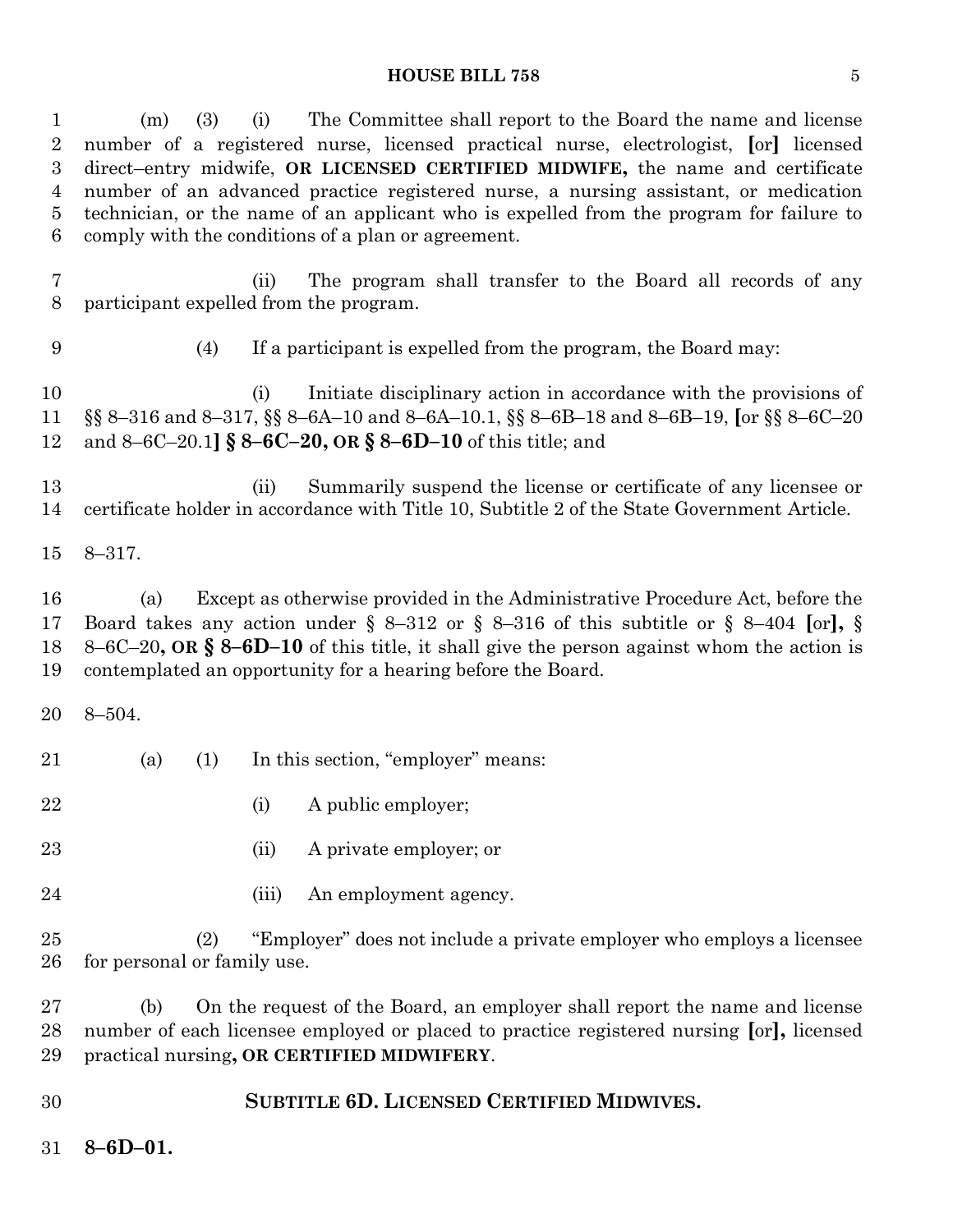**(A) IN THIS SUBTITLE THE FOLLOWING WORDS HAVE THE MEANINGS INDICATED.**

 **(B) "ACME" MEANS THE ACCREDITATION COMMISSION FOR MIDWIFERY EDUCATION, OR A SUCCESSOR ORGANIZATION THAT IS AN ACCREDITING AGENCY FOR MIDWIFERY EDUCATION PROGRAMS AND INSTITUTIONS AND IS APPROVED BY THE UNITED STATES DEPARTMENT OF EDUCATION.**

 **(C) "AMCB" MEANS THE AMERICAN MIDWIFERY CERTIFICATION BOARD, OR A SUCCESSOR ORGANIZATION THAT IS A CERTIFYING AGENCY FOR MIDWIFERY EDUCATION PROGRAMS AND IS APPROVED BY THE NATIONAL COMMISSION FOR CERTIFYING AGENCIES.**

 **(D) "APPLICANT" MEANS AN INDIVIDUAL WHO HAS SUBMITTED AN APPLICATION TO THE BOARD TO BE LICENSED AS A CERTIFIED MIDWIFE.**

**(E) "BOARD" MEANS THE STATE BOARD OF NURSING.**

 **(F) "LICENSE" MEANS, UNLESS THE CONTEXT REQUIRES OTHERWISE, A LICENSE ISSUED BY THE BOARD TO PRACTICE CERTIFIED MIDWIFERY.**

 **(G) (1) "LICENSED CERTIFIED MIDWIFE" MEANS AN INDIVIDUAL WHO HAS BEEN ISSUED A LICENSE BY THE BOARD UNDER THIS SUBTITLE TO PRACTICE CERTIFIED MIDWIFERY.**

 **(2) "LICENSED CERTIFIED MIDWIFE" DOES NOT INCLUDE A LICENSED DIRECT–ENTRY MIDWIFE OR A LICENSED NURSE CERTIFIED AS A NURSE–MIDWIFE UNDER THIS TITLE.**

 **(H) (1) "PRACTICE CERTIFIED MIDWIFERY" MEANS THE MANAGEMENT AND CARE OF ESSENTIALLY NORMAL NEWBORNS AND OF ESSENTIALLY NORMAL WOMEN ANTEPARTALLY, INTRAPARTALLY, AND POSTPARTALLY.**

**(2) "PRACTICE CERTIFIED MIDWIFERY" INCLUDES:**

 **(I) FAMILY PLANNING AND WELL WOMAN REPRODUCTIVE CARE;**

 **(II) THE PRESCRIBING OF SUBSTANCES COMMONLY USED IN THE PRACTICE OF MIDWIFERY;**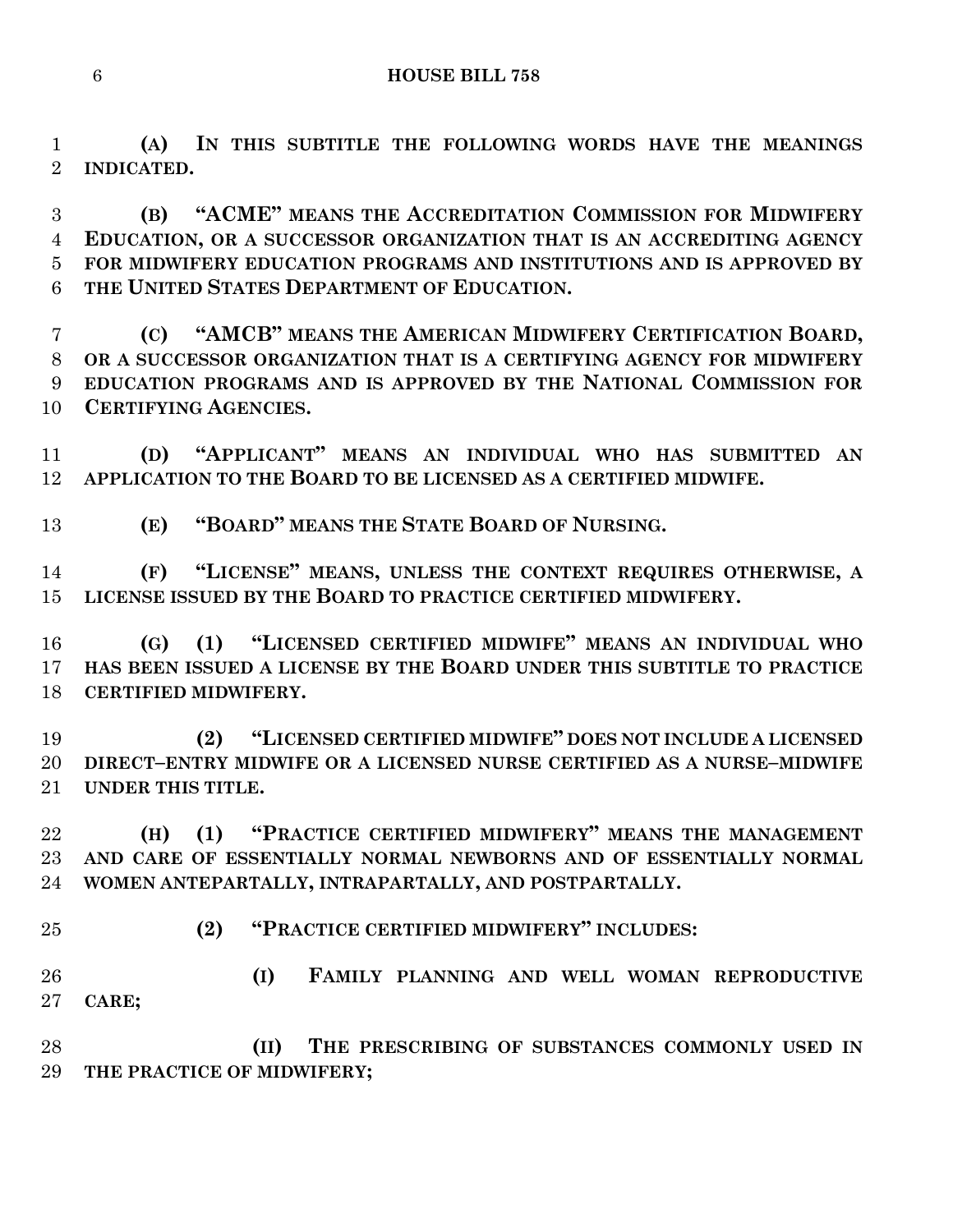| $\mathbf{1}$   | (III) THE PRESCRIBING OF SCHEDULE II, SCHEDULE III,                         |
|----------------|-----------------------------------------------------------------------------|
| $\overline{2}$ | SCHEDULE IV, AND SCHEDULE V CONTROLLED DANGEROUS SUBSTANCES                 |
| 3              | COMMONLY USED IN THE PRACTICE OF MIDWIFERY; AND                             |
| $\overline{4}$ | (IV) THE DISPENSING OF THE SUBSTANCES PRESCRIBED IN                         |
| $\overline{5}$ | ACCORDANCE WITH THE PROVISIONS OF ITEMS (II) AND (III) OF THIS PARAGRAPH IN |
| 6              | THE COURSE OF TREATING A PATIENT AT:                                        |
| $\overline{7}$ | A MEDICAL FACILITY OR CLINIC THAT IS OPERATED<br>1.                         |
| 8              | ON A NONPROFIT BASIS;                                                       |
| 9              | 2.<br>A HEALTH CENTER THAT OPERATES ON A CAMPUS OF                          |
| 10             | AN INSTITUTION OF HIGHER EDUCATION; OR                                      |
| 11             | A PUBLIC HEALTH FACILITY, A MEDICAL FACILITY<br>3.                          |
| 12             | UNDER CONTRACT WITH A STATE OR LOCAL HEALTH DEPARTMENT, OR A FACILITY       |
| 13             | FUNDED WITH PUBLIC FUNDS.                                                   |
| 14             | $8 - 6D - 02.$                                                              |
| 15             | EXCEPT AS OTHERWISE PROVIDED IN THIS SUBTITLE, AN INDIVIDUAL<br>(A)         |
| 16             | SHALL BE LICENSED BY THE BOARD BEFORE THE INDIVIDUAL MAY PRACTICE           |
| $17 \,$        | CERTIFIED MIDWIFERY IN THE STATE.                                           |
| 18             | (B)<br>THIS SECTION DOES NOT APPLY TO:                                      |
| 19             | (1)<br>AN INDIVIDUAL WHO ASSISTS AT A BIRTH IN AN EMERGENCY;                |
| 20             | (2)<br>AN INDIVIDUAL WHO IS LICENSED AS A HEALTH<br><b>CARE</b>             |
|                | 21 PRACTITIONER WHOSE SCOPE OF PRACTICE ALLOWS THE INDIVIDUAL TO PRACTICE   |
| $22\,$         | <b>CERTIFIED MIDWIFERY; OR</b>                                              |
| 23             | A STUDENT WHO IS PRACTICING CERTIFIED MIDWIFERY WHILE<br>(3)                |
| 24             | ENGAGED IN AN APPROVED CLINICAL MIDWIFERY EDUCATION EXPERIENCE UNDER        |
| 25             | THE SUPERVISION OF A LICENSED CERTIFIED MIDWIFE OR A LICENSED NURSE         |
| $26\,$         | CERTIFIED AS A NURSE-MIDWIFE.                                               |
| $27\,$         | $8 - 6D - 03.$                                                              |
| 28             | IN ADDITION TO THE CERTIFICATION AND EDUCATION REQUIREMENTS<br>(A)          |
| 29             | UNDER SUBSECTION (B) OF THIS SECTION, TO QUALIFY FOR A LICENSE, AN          |
| 30             | <b>APPLICANT MUST:</b>                                                      |
|                |                                                                             |

**(1) BE OF GOOD MORAL CHARACTER; AND**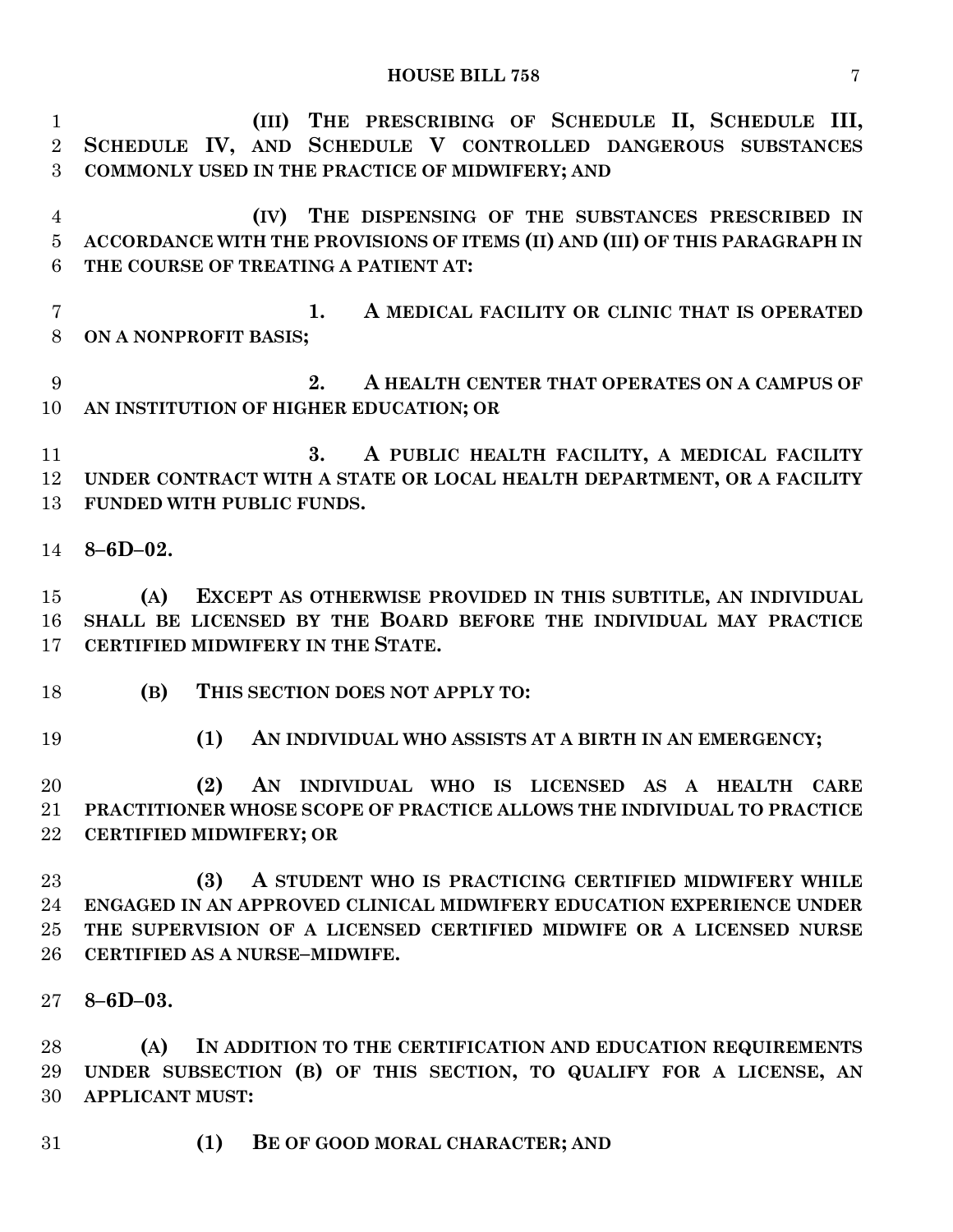**(2) SUBMIT TO A CRIMINAL HISTORY RECORDS CHECK IN ACCORDANCE WITH § 8–303 OF THIS TITLE. (B) AN APPLICANT MUST: (1) HOLD A CURRENT, VALID CERTIFICATION AS A CERTIFIED MIDWIFE FROM AMCB; (2) HAVE GRADUATED FROM A GRADUATE–LEVEL ACCREDITED PROGRAM FOR MIDWIFERY EDUCATION APPROVED BY ACME; (3) HAVE COMPLETED COURSEWORK IN HEALTH AND SCIENCES: (I) BEFORE COMMENCING A MIDWIFERY PROGRAM DESCRIBED IN ITEM (2) OF THIS SUBSECTION; OR (II) AS PART OF A MIDWIFERY PROGRAM DESCRIBED IN ITEM (2) OF THIS SUBSECTION; AND (4) HAVE PASSED AN THE AMCB EXAMINATION APPROVED BY AMCB. 8–6D–04. TO APPLY FOR A LICENSE, AN APPLICANT SHALL: (1) SUBMIT TO A CRIMINAL HISTORY RECORDS CHECK IN ACCORDANCE WITH § 8–303 OF THIS TITLE; (2) SUBMIT TO THE BOARD: (I) AN APPLICATION ON THE FORM THAT THE BOARD REQUIRES, INCLUDING A CURRENT ADDRESS; (II) WRITTEN, VERIFIED EVIDENCE THAT THE REQUIREMENT OF ITEM (1) OF THIS SECTION IS BEING OR HAS BEEN MET; AND (III) WRITTEN, VERIFIED EVIDENCE OF SATISFYING THE REQUIREMENTS IN § 8–6D–03(B) OF THIS SUBTITLE; AND (3) PAY TO THE BOARD A FEE SET BY THE BOARD AS REQUIRED IN § 8–6D–05 OF THIS SUBTITLE.**

**8–6D–05.**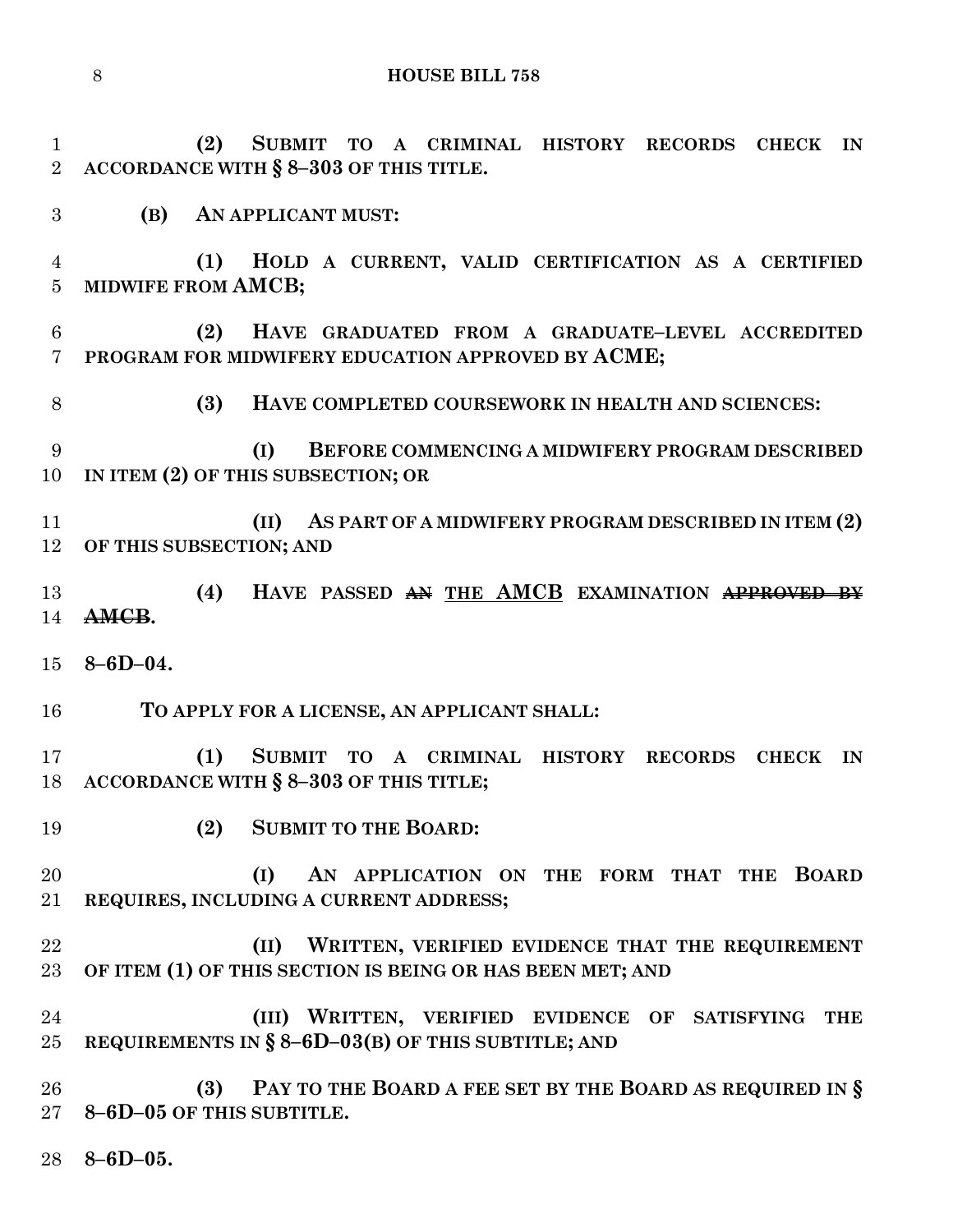**(A) (1) THE BOARD SHALL SET REASONABLE FEES FOR THE ISSUANCE AND RENEWAL OF LICENSES AND OTHER SERVICES IT PROVIDES TO LICENSED CERTIFIED MIDWIVES THAT ARE EQUIVALENT TO:**

 **(1) INITIAL AND RENEWAL LICENSURE FEES FOR A REGISTERED NURSE; AND**

# **(2) INITIAL AND RENEWAL CERTIFICATION FEES FOR A LICENSED NURSE CERTIFIED AS A NURSE–MIDWIFE.**

# **(2) THE FEES CHARGED SHALL BE SET TO PRODUCE FUNDS TO APPROXIMATE THE COST OF MAINTAINING THE LICENSING PROGRAM AND THE OTHER SERVICES TO LICENSED CERTIFIED MIDWIVES.**

 **(B) (1) THE BOARD SHALL PAY ALL FEES COLLECTED UNDER THIS SUBTITLE TO THE COMPTROLLER.**

 **(2) THE COMPTROLLER SHALL DISTRIBUTE ALL FEES TO THE BOARD OF NURSING FUND.**

 **(C) THE FEES COLLECTED UNDER THIS SECTION SHALL BE USED EXCLUSIVELY TO COVER THE ACTUAL DOCUMENTED DIRECT AND INDIRECT COSTS OF FULFILLING THE STATUTORY AND REGULATORY DUTIES OF THE BOARD AS PROVIDED BY THIS SUBTITLE.**

**8–6D–06.**

 **(A) SUBJECT TO SUBSECTION (C) OF THIS SECTION, THE BOARD SHALL ISSUE A LICENSE TO ANY APPLICANT WHO MEETS THE REQUIREMENTS OF THIS SUBTITLE.**

**(B) (1) THE BOARD SHALL:**

 **(I) ISSUE EACH NEW LICENSEE A LICENSE NUMBER THAT INDICATES THAT THE INITIAL LICENSE WAS ISSUED BY THE BOARD; AND** 

 **(II) ELECTRONICALLY RECORD EACH LICENSE IN THE BOARD'S DATABASE AND ON THE BOARD'S WEBSITE.**

**(2) EACH LICENSE SHALL INCLUDE AN EXPIRATION DATE.**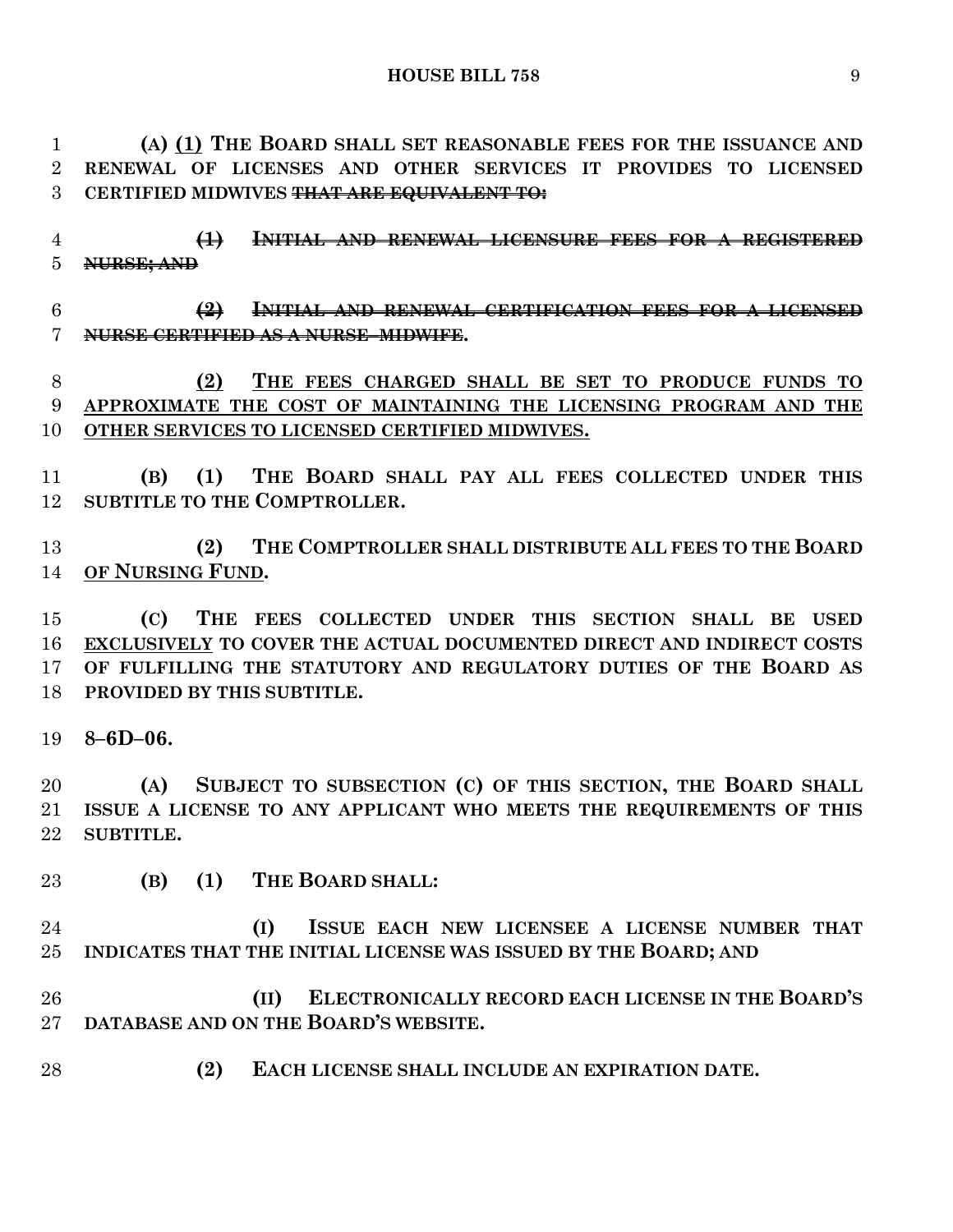| $\mathbf{1}$   | ON RECEIPT OF THE CRIMINAL HISTORY RECORDS INFORMATION<br>$\left( \mathrm{C}\right)$<br>(1)                                                            |
|----------------|--------------------------------------------------------------------------------------------------------------------------------------------------------|
| $\overline{2}$ | OF AN APPLICANT FOR LICENSURE IN ACCORDANCE WITH § 8-303 OF THIS TITLE, IN                                                                             |
| 3              | DETERMINING WHETHER TO GRANT A LICENSE, THE BOARD SHALL CONSIDER:                                                                                      |
| $\overline{4}$ | (I)<br>THE AGE AT WHICH THE CRIME WAS COMMITTED;                                                                                                       |
| $\overline{5}$ | (II)<br>THE CIRCUMSTANCES SURROUNDING THE CRIME;                                                                                                       |
| 6              | (III)<br>THE LENGTH OF TIME THAT HAS PASSED SINCE THE CRIME;                                                                                           |
| $\overline{7}$ | <b>SUBSEQUENT WORK HISTORY;</b><br>(IV)                                                                                                                |
| 8              | (V)<br>EMPLOYMENT AND CHARACTER REFERENCES; AND                                                                                                        |
| 9<br>10        | OTHER EVIDENCE THAT DEMONSTRATES WHETHER THE<br>(VI)<br>APPLICANT POSES A THREAT TO THE PUBLIC HEALTH OR SAFETY.                                       |
| 11<br>12<br>13 | (2)<br>THE BOARD MAY NOT ISSUE A LICENSE IF THE CRIMINAL HISTORY<br>RECORDS INFORMATION REQUIRED UNDER § 8-303 OF THIS TITLE HAS NOT BEEN<br>RECEIVED. |
| 14             | $8 - 6D - 07.$                                                                                                                                         |
| 15<br>16       | A LICENSE ISSUED UNDER THIS SUBTITLE AUTHORIZES THE LICENSEE TO<br>PRACTICE CERTIFIED MIDWIFERY WHILE THE LICENSE IS ACTIVE.                           |
| 17             | $8 - 6D - 08.$                                                                                                                                         |
| 18             | A LICENSE EXPIRES ON A DATE SET BY THE BOARD, UNLESS THE<br>(A)<br>19 LICENSE IS RENEWED FOR AN ADDITIONAL TERM AS PROVIDED IN THIS SECTION.           |
| 20             | A LICENSE MAY NOT BE RENEWED FOR A TERM LONGER THAN 2 YEARS.<br>(B)                                                                                    |
| 21<br>22       | (1) AT LEAST 3 MONTHS BEFORE A LICENSE EXPIRES, THE BOARD<br>(C)<br>SHALL SEND TO THE LICENSEE A RENEWAL NOTICE BY:                                    |
| 23<br>24       | FIRST-CLASS MAIL TO THE LAST KNOWN MAILING ADDRESS<br>(I)<br>OF THE LICENSEE; OR                                                                       |
| 25<br>26       | ELECTRONIC MEANS TO THE LAST KNOWN E-MAIL ADDRESS<br>(II)<br>OF THE LICENSEE.                                                                          |
| 27             | (2)<br>A RENEWAL NOTICE SHALL STATE:                                                                                                                   |
| 28             | (I)<br>THE DATE ON WHICH THE CURRENT LICENSE EXPIRES;                                                                                                  |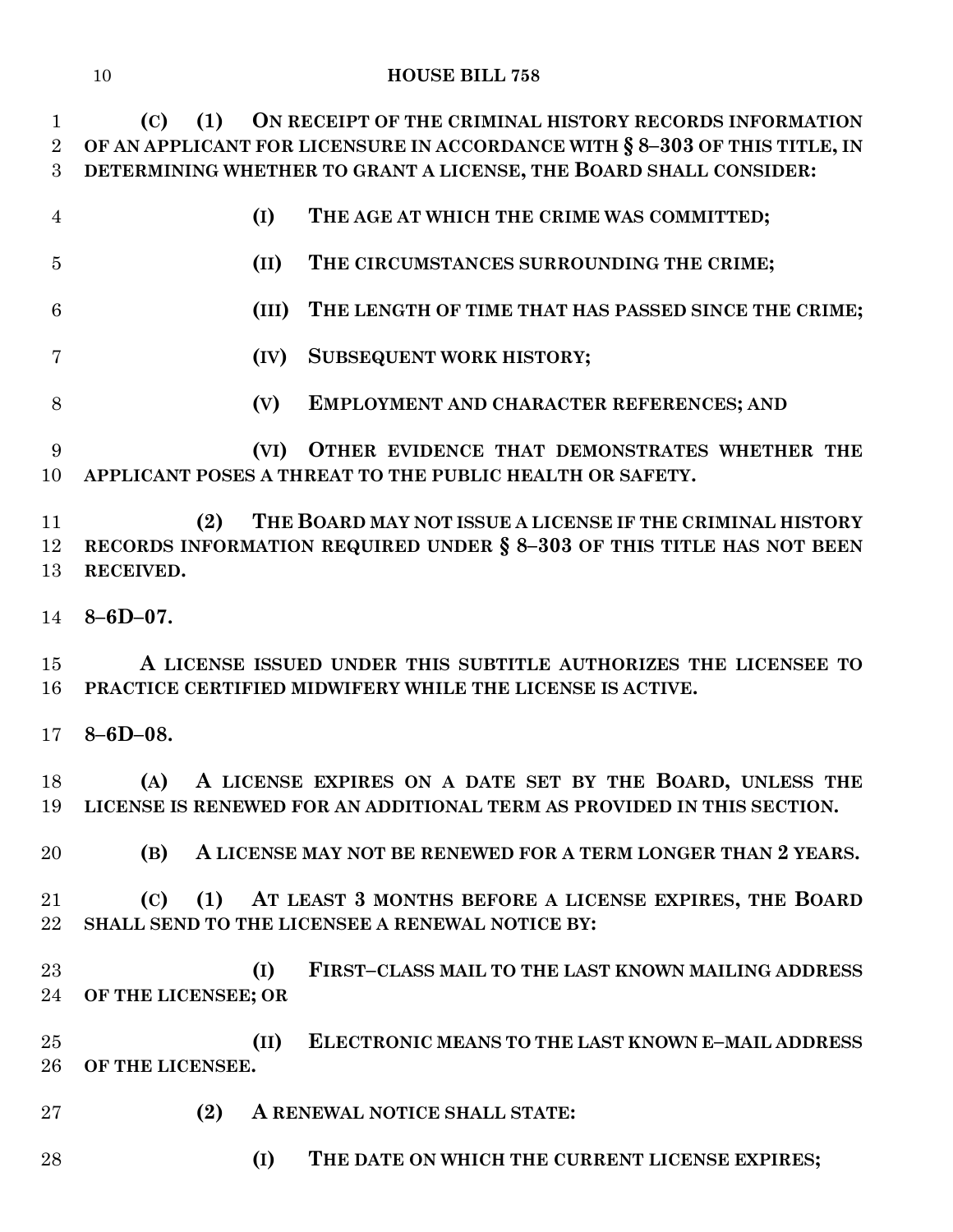**(II) THE DATE BY WHICH THE RENEWAL APPLICATION MUST BE RECEIVED BY THE BOARD FOR THE RENEWAL TO BE ISSUED AND MAILED BEFORE THE LICENSE EXPIRES; AND**

**(III) THE AMOUNT OF THE RENEWAL FEE.**

 **(3) IF A LICENSEE IS REQUIRED TO HAVE A CRIMINAL HISTORY RECORDS CHECK BEFORE A LICENSE MAY BE RENEWED, THE BOARD SHALL SEND THE LICENSEE THE DOCUMENTS NECESSARY FOR INITIATING THE CRIMINAL HISTORY RECORDS CHECK WITH THE RENEWAL NOTICE INFORMATION REGARDING HOW THE LICENSEE MAY COMPLETE THE REQUIRED CRIMINAL HISTORY RECORDS CHECK.**

 **(D) EXCEPT AS OTHERWISE PROVIDED IN THIS SUBTITLE, BEFORE A LICENSE EXPIRES, THE LICENSEE PERIODICALLY MAY RENEW IT FOR AN ADDITIONAL TERM IF THE LICENSEE:**

**(1) OTHERWISE IS ENTITLED TO BE LICENSED;**

 **(2) PAYS TO THE BOARD A RENEWAL FEE SET BY THE BOARD AS REQUIRED BY § 8–6D–05 OF THIS SUBTITLE; AND**

**(3) SUBMITS TO THE BOARD, BY PAPER OR ELECTRONIC SUBMISSION:**

 **(I) A RENEWAL APPLICATION ON THE FORM THAT THE BOARD REQUIRES; AND**

 **(II) SATISFACTORY EVIDENCE OF CURRENT CERTIFICATION AS A CERTIFIED MIDWIFE BY AMCB.**

 **(E) THE BOARD MAY GRANT A 30–DAY EXTENSION, BEYOND A LICENSE'S EXPIRATION DATE, TO A LICENSEE SO THAT THE LICENSEE MAY RENEW THE LICENSE BEFORE IT EXPIRES.**

 **(F) SUBJECT TO SUBSECTION (I) OF THIS SECTION, THE BOARD SHALL RENEW THE LICENSE OF EACH LICENSEE WHO MEETS THE REQUIREMENTS OF THIS SECTION.**

 **(G) (1) EACH LICENSEE SHALL NOTIFY THE BOARD IN WRITING OF ANY CHANGE IN THE NAME OR ADDRESS OF THE LICENSEE WITHIN 60 DAYS AFTER THE CHANGE OCCURRED.**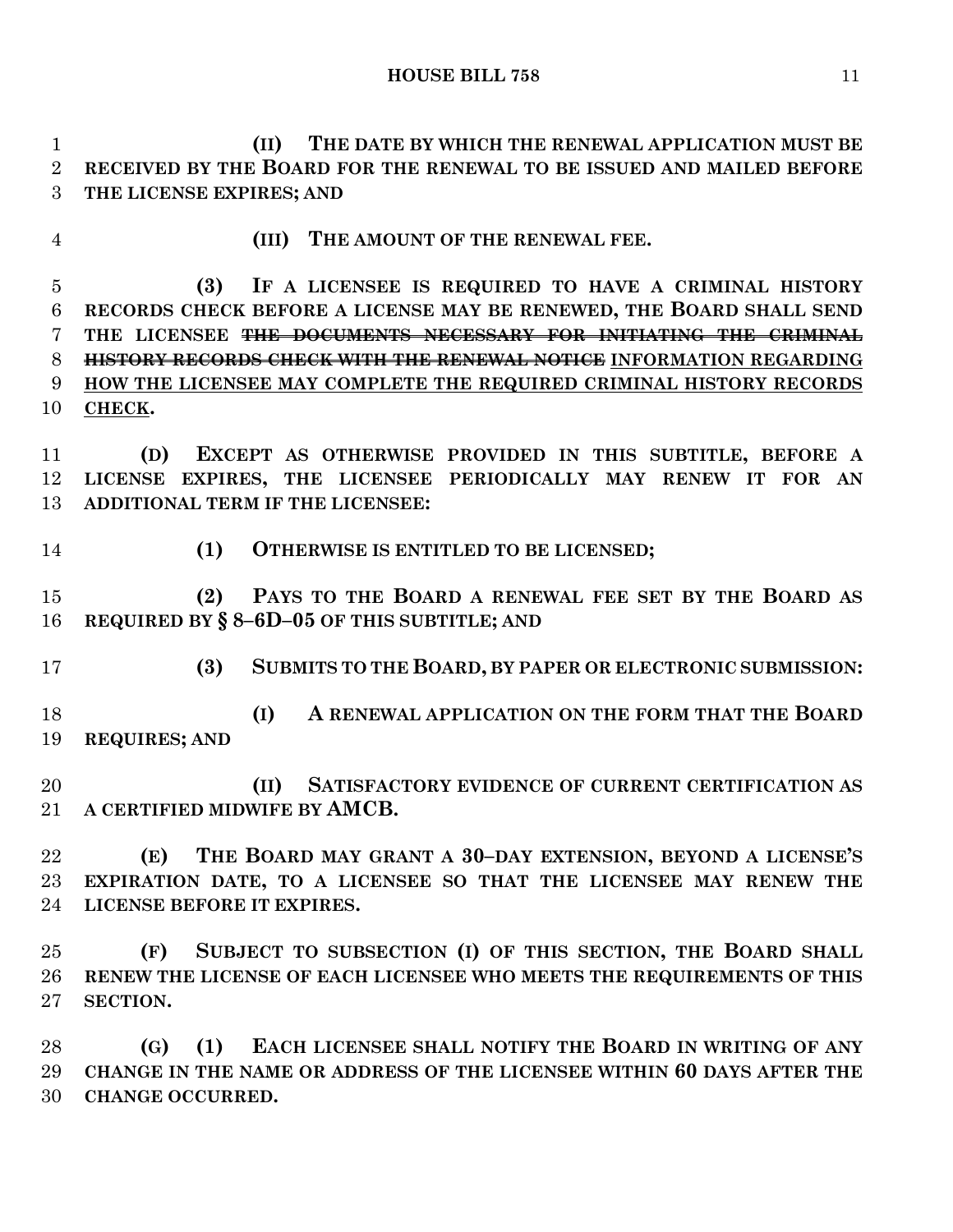**(2) IF A LICENSEE FAILS TO NOTIFY THE BOARD WITHIN THE TIME REQUIRED UNDER THIS SUBSECTION, SUBJECT TO THE HEARING PROVISIONS OF § 8–317 OF THIS TITLE, THE BOARD MAY IMPOSE AN ADMINISTRATIVE PENALTY OF \$100.**

 **(H) THE BOARD SHALL REINSTATE THE LICENSE OF A LICENSEE WHO HAS FAILED TO RENEW THE LICENSE FOR ANY REASON IF THE LICENSEE MEETS THE RENEWAL REQUIREMENTS OF THIS SECTION.**

 **(I) (1) (I) A CRIMINAL HISTORY RECORDS CHECK IS REQUIRED IN ACCORDANCE WITH § 8–303 OF THIS TITLE ON:**

 **1. SELECTED ANNUAL RENEWAL APPLICANTS AS DETERMINED BY REGULATIONS ADOPTED BY THE BOARD; AND**

 **2. EACH LICENSEE WHO FILES FOR REINSTATEMENT UNDER SUBSECTION (H) OF THIS SECTION AFTER FAILING TO RENEW THE LICENSE FOR A PERIOD OF 1 YEAR OR MORE.**

 **(II) AN ADDITIONAL CRIMINAL HISTORY RECORDS CHECK SHALL BE PERFORMED EVERY 12 YEARS THEREAFTER.**

 **(2) ON RECEIPT OF THE CRIMINAL HISTORY RECORD INFORMATION OF A LICENSEE FORWARDED TO THE BOARD IN ACCORDANCE WITH § 8–303 OF THIS TITLE, IN DETERMINING WHETHER TO INITIATE A DISCIPLINARY ACTION AGAINST A LICENSEE BASED ON THE INFORMATION RECEIVED, THE BOARD SHALL CONSIDER:**

- **(I) THE AGE AT WHICH THE CRIME WAS COMMITTED;**
- **(II) THE CIRCUMSTANCES SURROUNDING THE CRIME;**
- **(III) THE LENGTH OF TIME THAT HAS PASSED SINCE THE CRIME;**
- **(IV) SUBSEQUENT WORK HISTORY;**
- **(V) EMPLOYMENT AND CHARACTER REFERENCES; AND**

 **(VI) OTHER EVIDENCE THAT DEMONSTRATES WHETHER THE LICENSEE POSES A THREAT TO THE PUBLIC HEALTH OR SAFETY.**

 **(3) THE BOARD MAY NOT RENEW A LICENSE WITHOUT WRITTEN DOCUMENTATION THAT THE APPLICANT HAS SUBMITTED TO A CRIMINAL HISTORY RECORDS CHECK REQUIRED UNDER § 8–303 OF THIS TITLE.**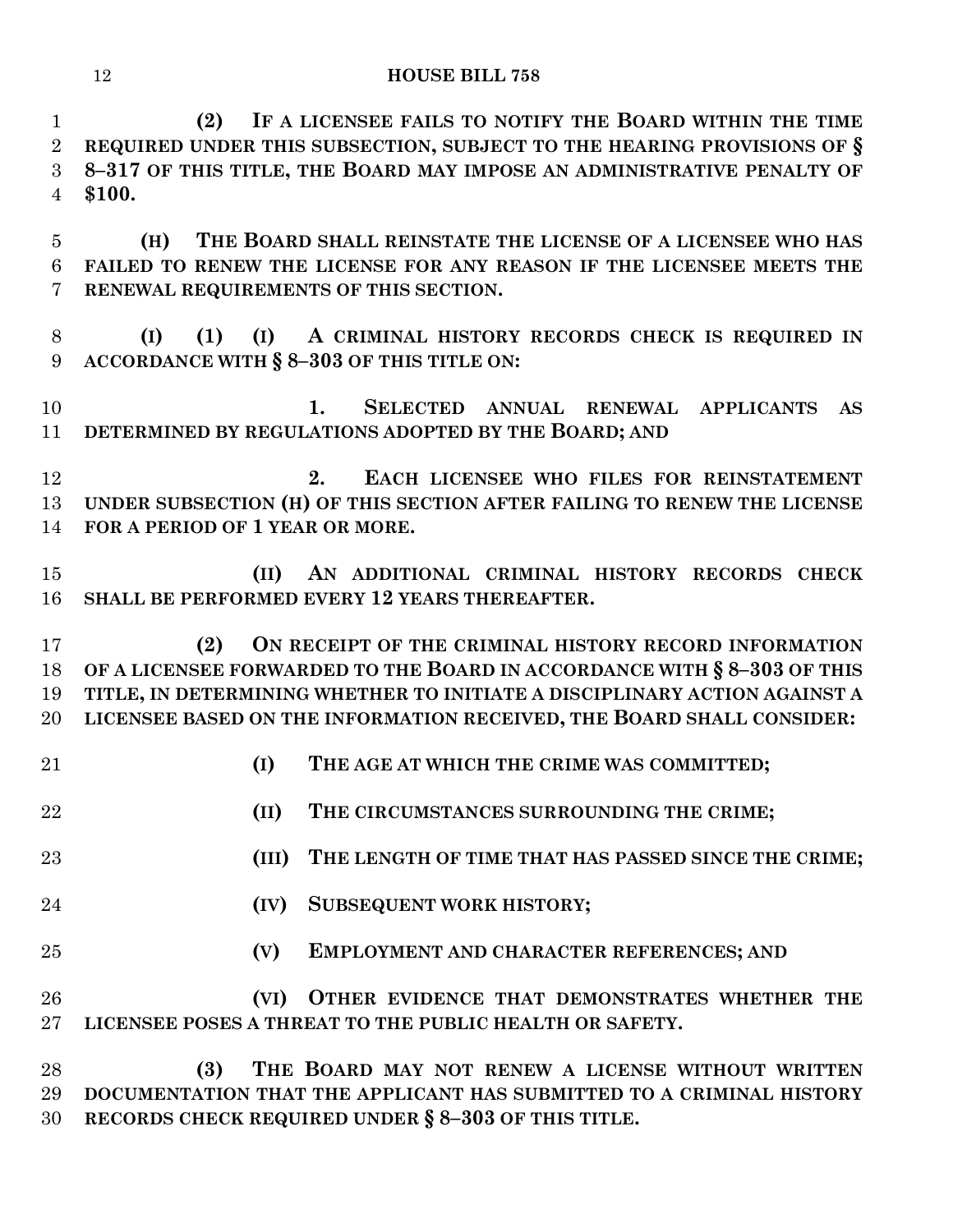**8–6D–09.**

 **(A) UNLESS THE BOARD AGREES TO ACCEPT THE SURRENDER OF A LICENSE, A LICENSED CERTIFIED MIDWIFE MAY NOT SURRENDER THE LICENSE.**

 **(B) THE BOARD MAY REQUIRE TERMS AND CONDITIONS ON AN AGREEMENT WITH THE LICENSED CERTIFIED MIDWIFE TO ACCEPT SURRENDER OF THE LICENSE.**

 **(C) AN AGREEMENT TO ACCEPT THE SURRENDER OF A LICENSE IS A FINAL ORDER OF THE BOARD AND IS A PUBLIC RECORD.**

**8–6D–10.**

 **(A) SUBJECT TO THE HEARING PROVISIONS OF § 8–317 OF THIS TITLE, THE BOARD MAY DENY A LICENSE OR GRANT A LICENSE, INCLUDING A LICENSE SUBJECT TO A REPRIMAND, PROBATION, OR SUSPENSION, TO ANY APPLICANT, REPRIMAND ANY LICENSEE, PLACE ANY LICENSEE ON PROBATION, OR SUSPEND OR REVOKE THE LICENSE OF A LICENSEE IF THE APPLICANT OR LICENSEE:**

 **(1) FRAUDULENTLY OR DECEPTIVELY OBTAINS OR ATTEMPTS TO OBTAIN A LICENSE FOR THE APPLICANT OR FOR ANOTHER;**

**(2) FRAUDULENTLY OR DECEPTIVELY USES A LICENSE;**

 **(3) IS DISCIPLINED BY A LICENSING, MILITARY, OR DISCIPLINARY AUTHORITY IN THIS STATE OR IN ANY OTHER STATE OR COUNTRY OR IS CONVICTED OR DISCIPLINED BY A COURT IN THIS STATE OR IN ANY OTHER STATE OR COUNTRY FOR AN ACT THAT WOULD BE GROUNDS FOR DISCIPLINARY ACTION UNDER THE BOARD'S DISCIPLINARY STATUTES;**

 **(4) IS CONVICTED OF OR PLEADS GUILTY OR NOLO CONTENDERE TO A FELONY OR TO A CRIME INVOLVING MORAL TURPITUDE, WHETHER OR NOT ANY APPEAL OR OTHER PROCEEDING IS PENDING TO HAVE THE CONVICTION OR PLEA SET ASIDE;**

- 
- **(5) WILLFULLY AND KNOWINGLY:**

 **(I) FILES A FALSE REPORT OR RECORD OF AN INDIVIDUAL UNDER THE LICENSEE'S CARE;**

 **(II) GIVES ANY FALSE OR MISLEADING INFORMATION ABOUT A MATERIAL MATTER IN AN EMPLOYMENT APPLICATION;**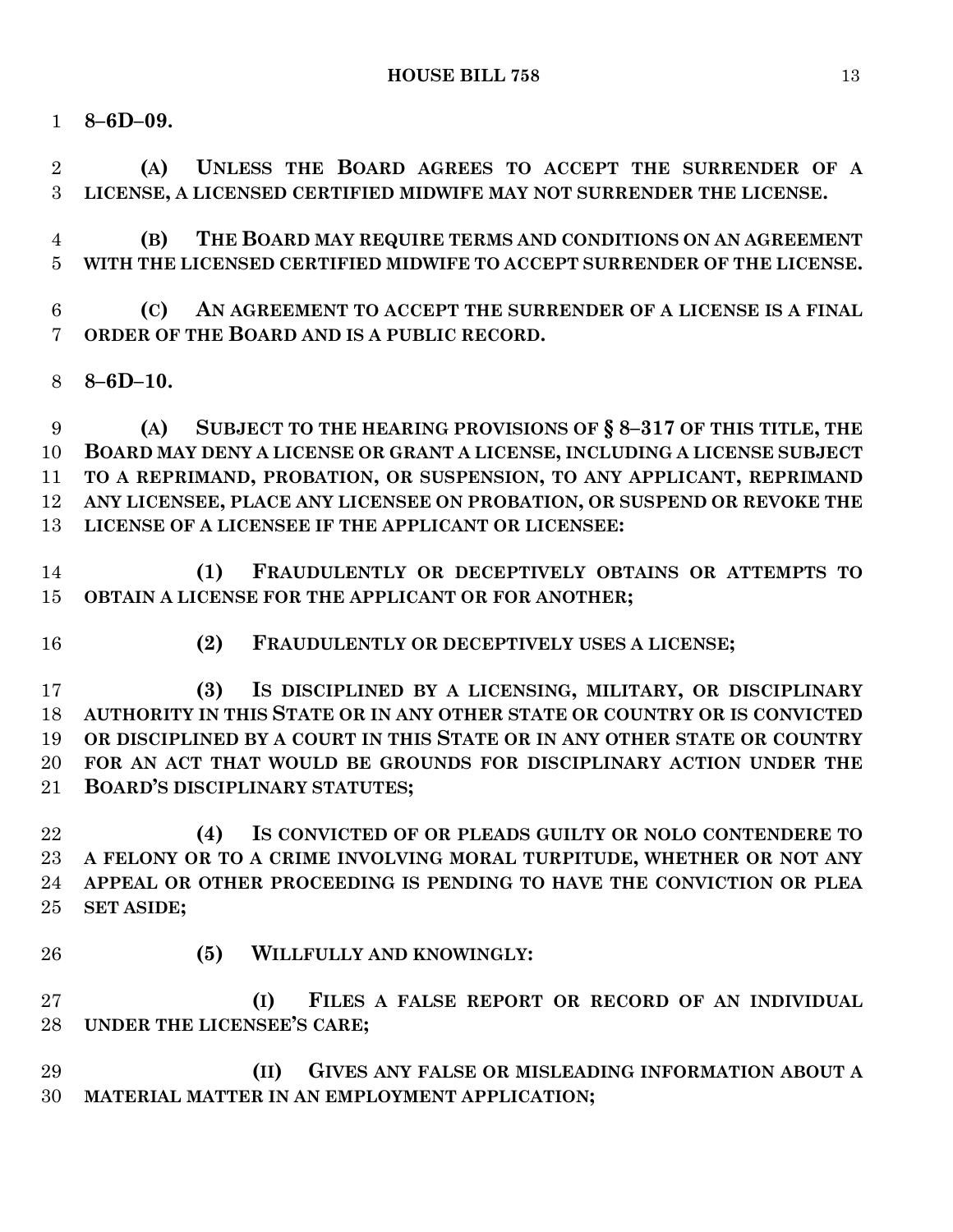| $\mathbf{1}$<br>$\overline{2}$ | FAILS TO FILE OR RECORD ANY HEALTH RECORD THAT IS<br>(III)<br><b>REQUIRED BY LAW;</b>                                                                                                                                           |
|--------------------------------|---------------------------------------------------------------------------------------------------------------------------------------------------------------------------------------------------------------------------------|
| 3<br>$\overline{4}$            | OBSTRUCTS THE FILING OR RECORDING OF ANY HEALTH<br>(IV)<br>RECORD AS REQUIRED BY LAW; OR                                                                                                                                        |
| $\overline{5}$<br>6            | INDUCES ANOTHER INDIVIDUAL TO FAIL TO FILE OR<br>(V)<br>RECORD ANY HEALTH RECORD AS REQUIRED BY LAW;                                                                                                                            |
| 7<br>8<br>9                    | KNOWINGLY COMMITS ANY ACT THAT HAS BEEN DETERMINED BY<br>(6)<br>THE BOARD, IN ITS REGULATIONS, TO EXCEED THE SCOPE OF PRACTICE<br>AUTHORIZED TO THE INDIVIDUAL UNDER THIS SUBTITLE;                                             |
| 10                             | (7)<br>PROVIDES PROFESSIONAL SERVICES WHILE:                                                                                                                                                                                    |
| 11                             | (I)<br>UNDER THE INFLUENCE OF ALCOHOL; OR                                                                                                                                                                                       |
| 12<br>13<br>14<br>15           | USING ANY NARCOTIC OR CONTROLLED DANGEROUS<br>(II)<br>SUBSTANCE, AS DEFINED IN $\S$ 5-101 OF THE CRIMINAL LAW ARTICLE, OR OTHER<br>DRUG THAT IS IN EXCESS OF THERAPEUTIC AMOUNTS OR WITHOUT VALID MEDICAL<br><b>INDICATION;</b> |
| 16<br>17<br>18                 | (8)<br>COMMITS AN ACT THAT IS INCONSISTENT WITH GENERALLY<br>PROFESSIONAL STANDARDS IN<br><b>ACCEPTED</b><br><b>THE</b><br><b>PRACTICE</b><br><b>CERTIFIED</b><br>OF<br>MIDWIFERY;                                              |
| 19<br>20                       | (9)<br>IS GROSSLY NEGLIGENT IN THE PRACTICE OF CERTIFIED<br>MIDWIFERY;                                                                                                                                                          |
| $21\,$                         | (10) HAS VIOLATED ANY PROVISION OF THIS TITLE;                                                                                                                                                                                  |
| 22                             | (11) SUBMITS A FALSE STATEMENT TO COLLECT A FEE;                                                                                                                                                                                |
| 23                             | IS PHYSICALLY OR MENTALLY INCOMPETENT;<br>(12)                                                                                                                                                                                  |
| 24<br>25                       | (13) KNOWINGLY FAILS TO REPORT SUSPECTED CHILD ABUSE IN<br>VIOLATION OF § 5-704 OF THE FAMILY LAW ARTICLE;                                                                                                                      |
| 26<br>$27\,$<br>28             | (14) REFUSES, WITHHOLDS FROM, DENIES, OR DISCRIMINATES<br>AGAINST AN INDIVIDUAL WITH REGARD TO THE PROVISION OF PROFESSIONAL<br>SERVICES FOR WHICH THE LICENSEE IS LICENSED AND QUALIFIED TO RENDER                             |

**BECAUSE THE INDIVIDUAL IS HIV–POSITIVE;**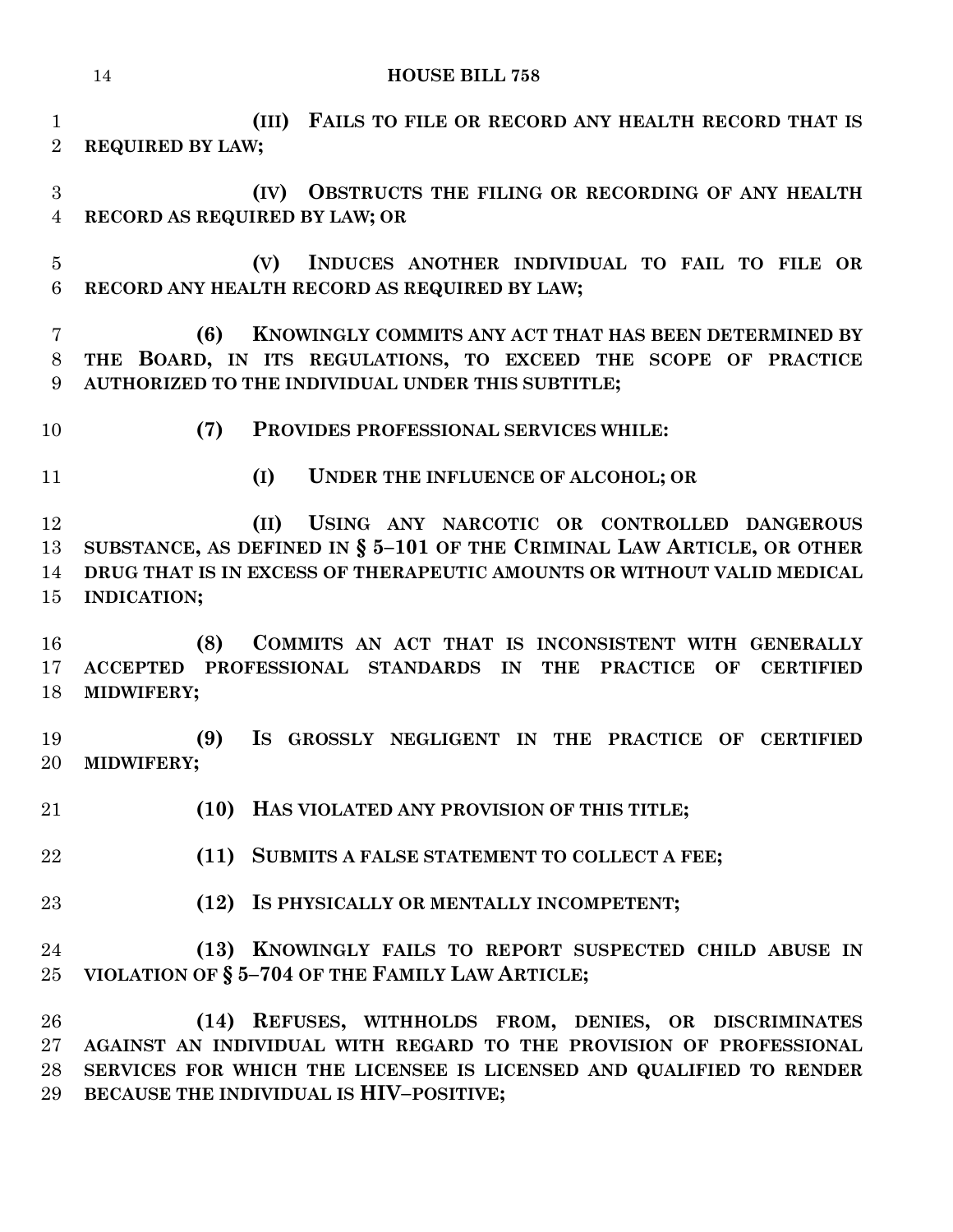**(15) EXCEPT IN AN EMERGENCY LIFE–THREATENING SITUATION WHERE IT IS NOT FEASIBLE OR PRACTICABLE, FAILS TO COMPLY WITH THE CENTERS FOR DISEASE CONTROL AND PREVENTION'S GUIDELINES ON UNIVERSAL PRECAUTIONS;**

**(16) HAS A SUBSTANCE USE DISORDER;**

 **(17) IS ADDICTED TO, OR HABITUALLY ABUSES, ANY NARCOTIC OR CONTROLLED DANGEROUS SUBSTANCE AS DEFINED IN § 5–101 OF THE CRIMINAL LAW ARTICLE;**

 **(18) FAILS TO COOPERATE WITH A LAWFUL INVESTIGATION CONDUCTED BY THE BOARD;**

 **(19) IS EXPELLED FROM THE SAFE PRACTICE PROGRAM ESTABLISHED IN ACCORDANCE WITH § 8–208 OF THIS TITLE FOR FAILURE TO COMPLY WITH THE CONDITIONS OF THE PROGRAM;**

 **(20) ENGAGES IN CONDUCT THAT VIOLATES THE PROFESSIONAL CODE OF ETHICS;**

**(21) IS PROFESSIONALLY INCOMPETENT;**

 **(22) PRACTICES CERTIFIED MIDWIFERY WITHOUT A LICENSE BEFORE OBTAINING OR RENEWING A LICENSE, INCLUDING ANY PERIOD WHEN PRACTICING CERTIFIED MIDWIFERY ON AN EXPIRED LICENSE OR A LAPSED LICENSE;**

 **(23) WHEN HOLDING AN EXPIRED LICENSE OR A LAPSED LICENSE, COMMITS ANY ACT THAT WOULD BE GROUNDS FOR DISCIPLINARY ACTION UNDER THIS SECTION;**

 **(24) PRACTICES CERTIFIED MIDWIFERY ON A NONRENEWED LICENSE FOR A PERIOD OF 16 MONTHS OR LONGER ENGAGES IN UNPROFESSIONAL OR IMMORAL CONDUCT;**

 **(25) VIOLATES REGULATIONS ADOPTED BY THE BOARD OR AN ORDER FROM THE BOARD;**

 **(26) PERFORMS AN ACT THAT IS BEYOND THE LICENSEE'S KNOWLEDGE AND SKILLS;**

 **(27) FAILS TO SUBMIT TO A CRIMINAL HISTORY RECORDS CHECK IN ACCORDANCE WITH § 8–303 OF THIS TITLE;**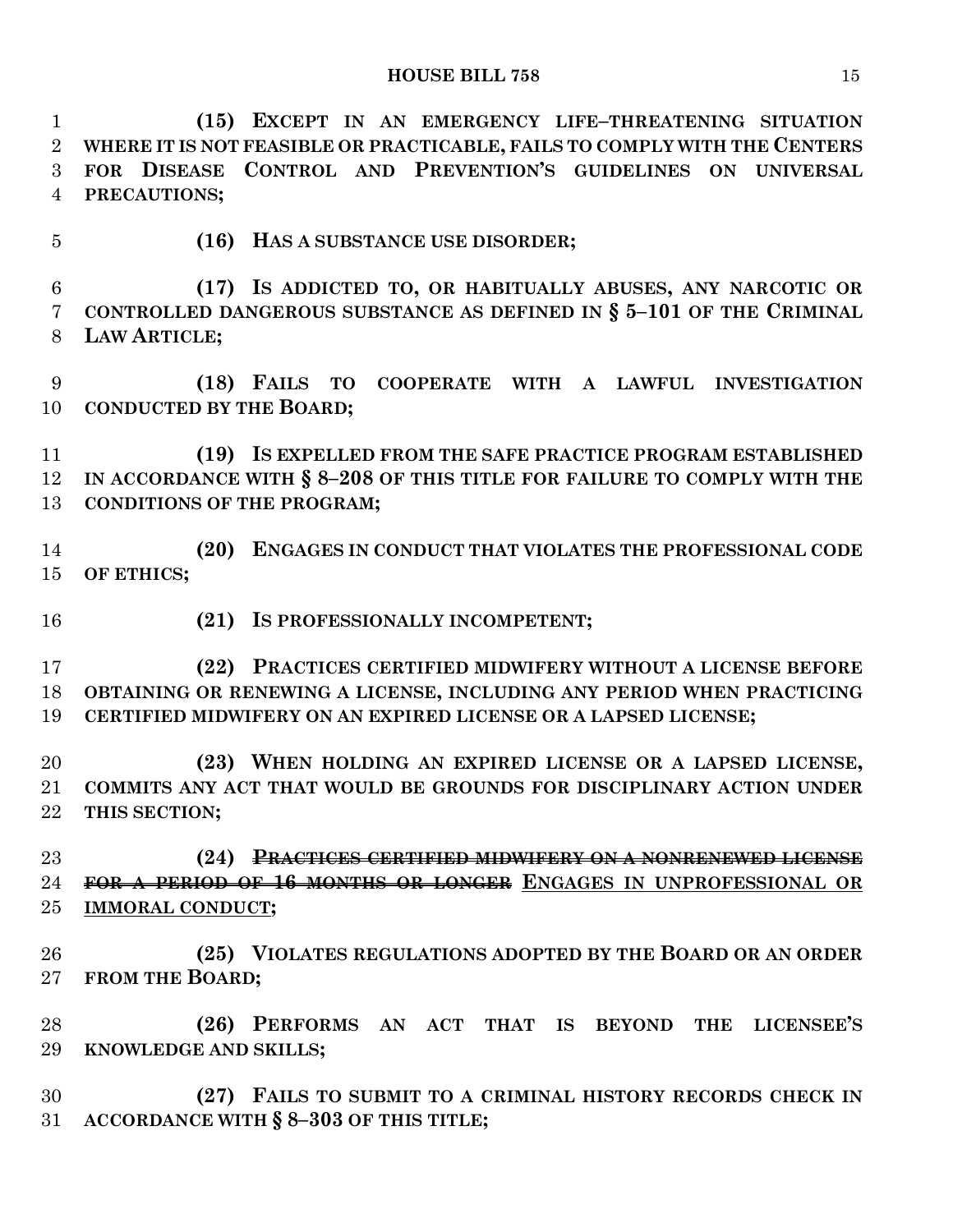**(28) HAS MISAPPROPRIATED THE PROPERTY OF A PATIENT OR A FACILITY; OR** 

**(29) FAILS TO COMPLY WITH § 1–223 OF THIS ARTICLE.**

 **(B) IF, AFTER A HEARING UNDER § 8–317 OF THIS TITLE, THE BOARD FINDS THAT THERE ARE GROUNDS UNDER SUBSECTION (A) OF THIS SECTION TO SUSPEND OR REVOKE A LICENSE TO PRACTICE CERTIFIED MIDWIFERY, TO REPRIMAND A LICENSEE, OR TO PLACE A LICENSEE ON PROBATION, THE BOARD MAY IMPOSE A PENALTY NOT EXCEEDING \$5,000 INSTEAD OF OR IN ADDITION TO SUSPENDING OR REVOKING THE LICENSE, REPRIMANDING THE LICENSEE, OR PLACING THE LICENSEE ON PROBATION.**

 **(C) IN ADDITION TO ANY SANCTION AUTHORIZED UNDER THIS SECTION, THE BOARD MAY REQUIRE A LICENSEE TO COMPLY WITH SPECIFIED TERMS AND CONDITIONS DETERMINED BY THE BOARD.**

 **(D) (1) IF A LICENSE ISSUED UNDER THIS SUBTITLE WAS SUSPENDED OR REVOKED FOR A PERIOD OF MORE THAN 1 YEAR, OR IF A PERIOD OF MORE THAN 1 YEAR HAS PASSED SINCE A LICENSE WAS SURRENDERED, THE BOARD MAY REINSTATE THE LICENSE IF THE LICENSEE:**

## **(I) APPLIES TO THE BOARD FOR REINSTATEMENT;**

 **(II) MEETS THE REQUIREMENTS FOR RENEWAL UNDER § 8–6D–08 OF THIS SUBTITLE;**

 **(III) MEETS ANY OTHER REQUIREMENTS FOR REINSTATEMENT AS ESTABLISHED BY THE BOARD IN REGULATIONS; AND**

 **(IV) SUBMITS TO A CRIMINAL HISTORY RECORDS CHECK IN ACCORDANCE WITH § 8–303 OF THIS SUBTITLE.**

# **(2) IF A LICENSEE MEETS THE REQUIREMENTS OF PARAGRAPH (1) OF THIS SUBSECTION, THE BOARD SHALL:**

**(I) REINSTATE THE LICENSE;**

 **(II) REINSTATE THE LICENSE SUBJECT TO TERMS AND CONDITIONS THAT THE BOARD CONSIDERS NECESSARY, INCLUDING A PERIOD OF PROBATION; OR**

**(III) DENY REINSTATEMENT OF THE LICENSE.**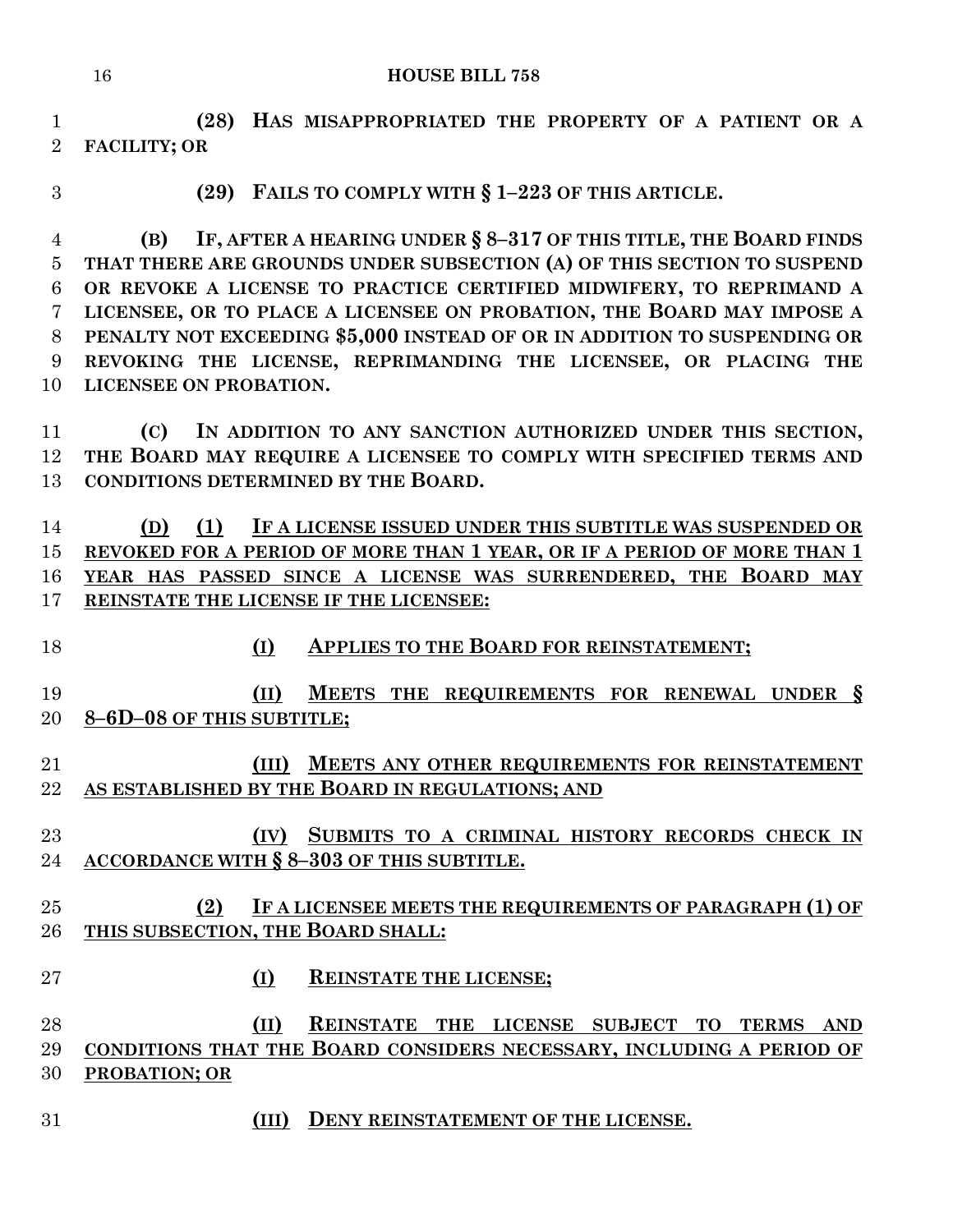**8–6D–11.**

 **(A) UNLESS AUTHORIZED TO PRACTICE CERTIFIED MIDWIFERY UNDER THIS SUBTITLE, AN INDIVIDUAL MAY NOT REPRESENT TO THE PUBLIC BY TITLE, DESCRIPTION OF SERVICE, METHOD, PROCEDURE, OR OTHERWISE, THAT THE INDIVIDUAL IS AUTHORIZED TO PRACTICE CERTIFIED MIDWIFERY IN THE STATE.**

 **(B) A LICENSEE MAY NOT ADVERTISE IN A MANNER THAT IS UNREASONABLE, MISLEADING, OR FRAUDULENT.**

 **(C) UNLESS AUTHORIZED TO PRACTICE CERTIFIED MIDWIFERY UNDER THIS SUBTITLE, AN INDIVIDUAL MAY NOT USE THE ABBREVIATION "CM" OR USE THE DESIGNATION "CERTIFIED MIDWIFE" WITH THE INTENT TO REPRESENT THAT THE INDIVIDUAL PRACTICES CERTIFIED MIDWIFERY IN THE STATE.**

 **(D) UNLESS AN INDIVIDUAL IS AUTHORIZED TO PRACTICE CERTIFIED MIDWIFERY UNDER THIS SUBTITLE OR IS A LICENSED NURSE CERTIFIED AS A NURSE–MIDWIFE OR AS A DIRECT–ENTRY MIDWIFE UNDER THIS TITLE, AN INDIVIDUAL MAY NOT USE THE DESIGNATION "MIDWIFE".**

**8–6D–12.**

 **(A) EXCEPT AS PROVIDED IN SUBSECTION (B) OF THIS SECTION, THE FOLLOWING APPLIES:**

 **(1) IF A LICENSED CERTIFIED MIDWIFE KNOWS OF AN ACTION OR CONDITION THAT MIGHT BE GROUNDS FOR ACTION UNDER § 8–316, § 8–6A–10, OR § 8–6C–20 OF THIS TITLE OR § 8–6D–10 OF THIS SUBTITLE, THE LICENSED CERTIFIED MIDWIFE SHALL REPORT THE ACTION OR CONDITION TO THE BOARD; AND** 

 **(2) AN INDIVIDUAL SHALL HAVE THE IMMUNITY FROM LIABILITY DESCRIBED UNDER § 5–709 OF THE COURTS ARTICLE FOR MAKING A REPORT REQUIRED UNDER ITEM (1) OF THIS SUBSECTION.**

 **(B) IF A LICENSED CERTIFIED MIDWIFE HAS REASON TO KNOW THAT A LICENSEE OR CERTIFICATE HOLDER HAS COMMITTED AN ACTION OR HAS A CONDITION THAT MIGHT BE GROUNDS FOR REPRIMAND OR PROBATION OF THE LICENSEE OR CERTIFICATE HOLDER OR SUSPENSION OR REVOCATION OF THE LICENSE OR CERTIFICATE UNDER § 8–316, § 8–6A–10, OR § 8–6C–20 OF THIS TITLE OR § 8–6D–10 OF THIS SUBTITLE BECAUSE THE LICENSEE OR CERTIFICATE HOLDER HAS A SUBSTANCE USE DISORDER, THE LICENSED CERTIFIED MIDWIFE IS NOT REQUIRED TO REPORT THE LICENSEE OR CERTIFICATE HOLDER TO THE BOARD IF:**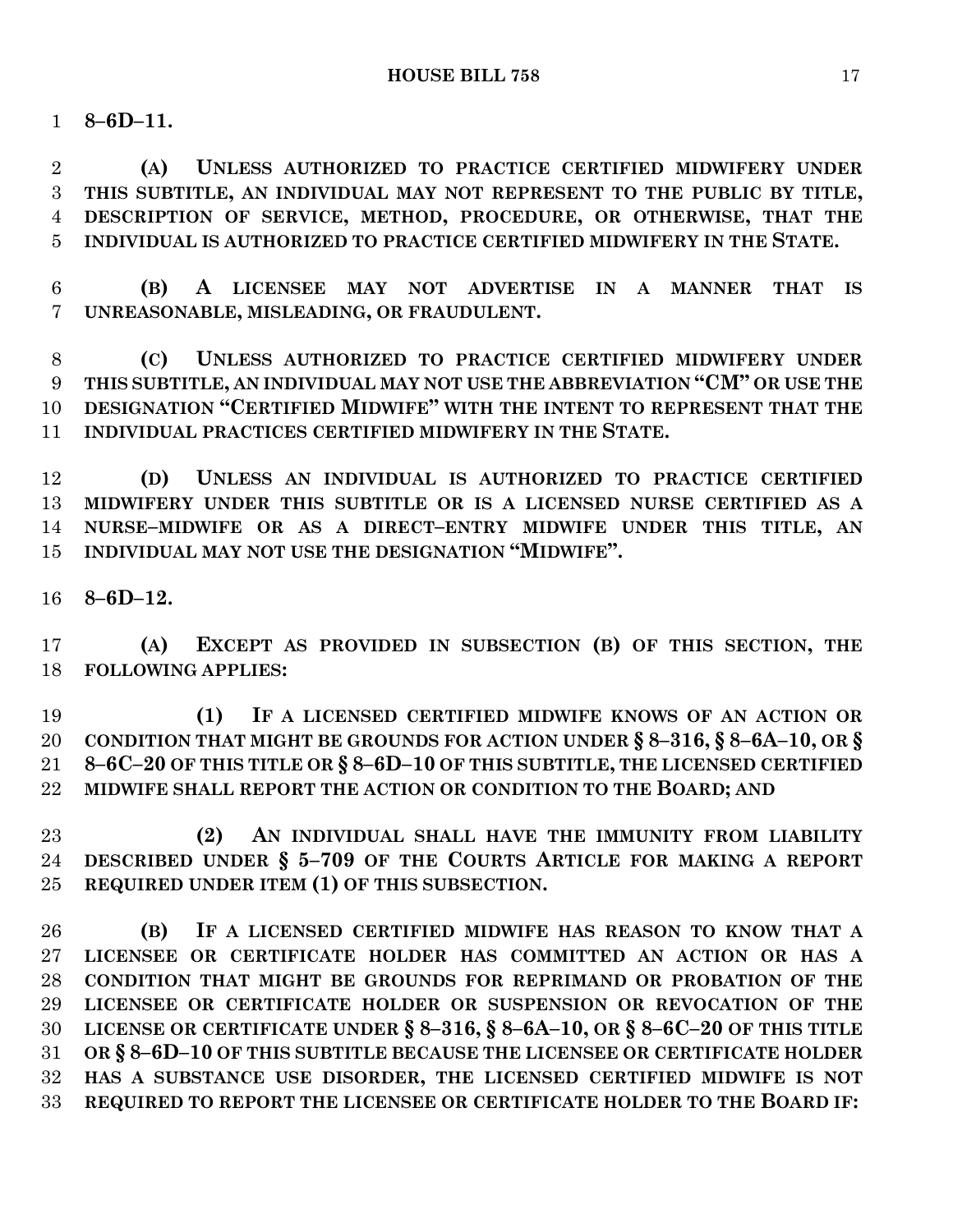**(1) THE LICENSED CERTIFIED MIDWIFE KNOWS THAT THE LICENSEE OR CERTIFICATE HOLDER IS IN AN ALCOHOL OR DRUG TREATMENT PROGRAM THAT IS ACCREDITED BY THE JOINT COMMISSION, IS CERTIFIED BY THE DEPARTMENT, OR IS UNDER THE CARE OF A HEALTH CARE PRACTITIONER WHO IS COMPETENT AND CAPABLE OF DEALING WITH SUBSTANCE USE DISORDER;**

 **(2) THE LICENSED CERTIFIED MIDWIFE IS ABLE TO VERIFY THAT THE LICENSEE OR CERTIFICATE HOLDER REMAINS IN THE TREATMENT PROGRAM UNTIL DISCHARGE; AND** 

 **(3) THE ACTION OR CONDITION OF THE LICENSEE OR CERTIFICATE HOLDER HAS NOT CAUSED INJURY TO ANY INDIVIDUAL WHILE THE LICENSEE OR CERTIFICATE HOLDER IS PRACTICING.**

 **(C) AN INDIVIDUAL IS NOT REQUIRED UNDER THIS SECTION TO MAKE ANY REPORT THAT WOULD BE IN VIOLATION OF ANY FEDERAL OR STATE LAW, RULE, OR REGULATION CONCERNING THE CONFIDENTIALITY OF PATIENT SUBSTANCE USE DISORDER RECORDS.**

**8–6D–13.**

 **(A) EXCEPT AS PROVIDED IN THIS SECTION FOR AN ACTION UNDER § 8–6D–10 OF THIS SUBTITLE, ANY PERSON AGGRIEVED BY A FINAL DECISION OF THE BOARD IN A CONTESTED CASE, AS DEFINED IN THE ADMINISTRATIVE PROCEDURE ACT, MAY PETITION FOR JUDICIAL REVIEW AS ALLOWED BY THE ADMINISTRATIVE PROCEDURE ACT.**

 **(B) ANY PERSON AGGRIEVED BY A FINAL DECISION OF THE BOARD UNDER § 8–6D–10 OF THIS SUBTITLE MAY NOT APPEAL TO THE SECRETARY BUT MAY TAKE A DIRECT JUDICIAL APPEAL AS PROVIDED IN THE ADMINISTRATIVE PROCEDURE ACT.**

 **(C) A BOARD DECISION MAY NOT BE STAYED WHILE JUDICIAL REVIEW IS PENDING.**

**8–6D–14.**

# **THE AUTHORITY OF THE BOARD ESTABLISHED UNDER THIS SUBTITLE:**

 **(1) VESTS WITH THE BOARD AT THE TIME AN INDIVIDUAL APPLIES FOR CERTIFICATION;**

**(2) CONTINUES DURING PERIODS OF LICENSURE; AND**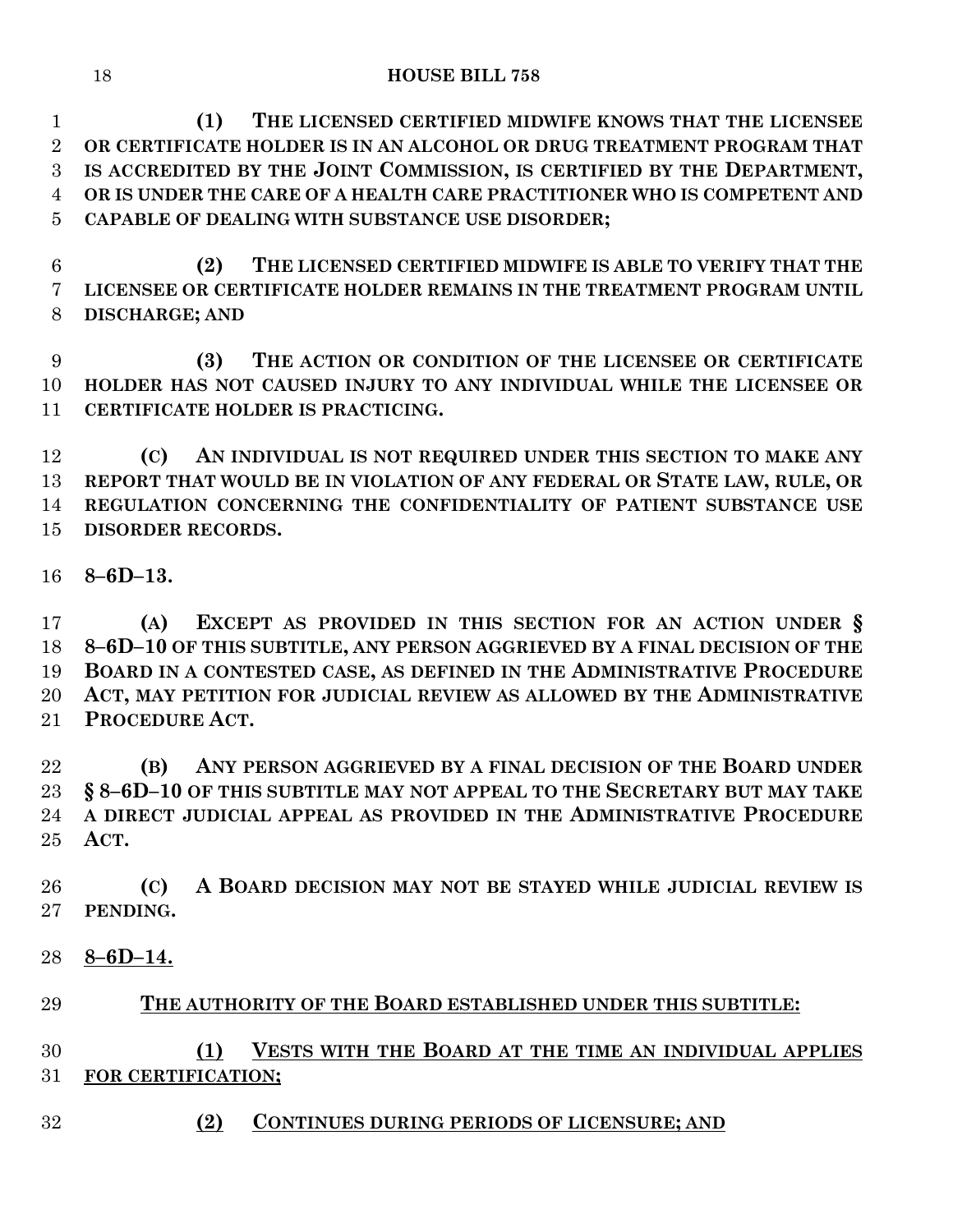# **(3) INCLUDES AUTHORITY OVER AN INDIVIDUAL HOLDING AN EXPIRED LICENSE, A LAPSED LICENSE, OR A TEMPORARY LICENSE THAT HAS EXPIRED UNDER § 8–6D–08 OF THIS SUBTITLE.**

# **8–6D–14. 8–6D–15.**

# **THIS SUBTITLE MAY BE CITED AS THE MARYLAND LICENSURE OF CERTIFIED MIDWIVES ACT.**

8–701.

 **[**(e–1)**] (F)** Except as otherwise provided in this title, an individual may not practice, attempt to practice, or offer to practice as a licensed direct–entry midwife unless licensed by the Board to practice as a licensed direct–entry midwife.

# **(G) EXCEPT AS OTHERWISE PROVIDED IN THIS TITLE, AN INDIVIDUAL MAY NOT PRACTICE, ATTEMPT TO PRACTICE, OR OFFER TO PRACTICE AS A LICENSED CERTIFIED MIDWIFE UNLESS LICENSED BY THE BOARD TO PRACTICE AS A LICENSED CERTIFIED MIDWIFE.**

 **[**(f)**] (H)** An individual may not require a licensee to perform an act that is beyond the licensee's knowledge and skills.

 **[**(g)**] (I)** An individual may not direct a licensee to delegate a nursing task to a nurse when the individual reasonably believes:

- (1) The nurse lacks the knowledge and skills to perform the nursing task; or
- (2) The patient's condition does not allow delegation of the nursing task.
- 8–708.

 (a) An action may be maintained in the name of the State or the Board to enjoin conduct:

(1) Prohibited under §§ 8–701 through 8–706 of this subtitle; or

 (2) That is grounds for disciplinary action under § 8–316, § 8–6A–10, **[**or**]** § 8–6B–18**, OR § 8–6D–10** of this title.

8–710.

 (a) A person who violates any provision of § 8–701(a) through **[**(e–1)**] (G)**, § 8–703, § 8–704, or § 8–705 of this subtitle is guilty of a misdemeanor and on conviction is subject to a fine not exceeding \$10,000 or imprisonment not exceeding 5 years or both.